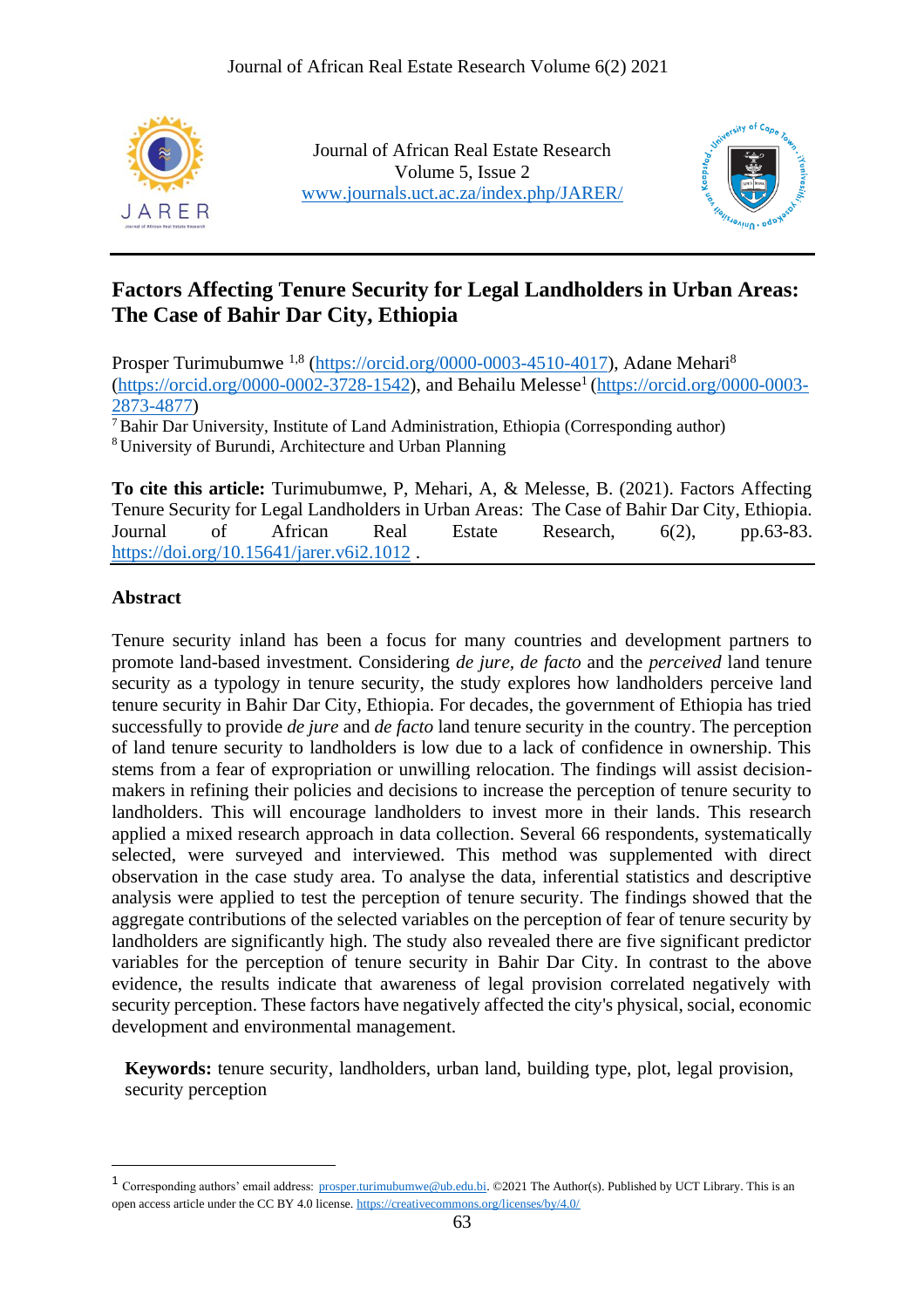## **1. Introduction**

The 20<sup>th</sup> century saw a massive leap in the global population, which rose from 1.65 billion in 1900 to 6 billion in 2000 (Dumont, 1993). Although, specific projections suggest that it will stabilise at 9 billion by 2050 (Dumont, 2010; United Nations, 2019). Furthermore, current figures on urbanisation show that over half of the world's population has lived in urban areas since 2007 (UN-Habitat, 2008). It is estimated that 95% of the population growth between 2005 and 2030 will be absorbed by cities in developing countries, which urban areas will have to accommodate nearly 4 billion people in 2030 (Montgomery, 2008; United Nations, 2019). With this population boom, the needs for shelter, infrastructure (physical and social), and food will escalate.

In contrast, land as the means of production for these needs will remain inelastic. Some proposals have the view that governments should formulate and provide legal and institutional frameworks that address future land challenges (Gilbert, 1994; & De Soto, 2000). In developing countries, formulating land policies that can define legal modes of land occupation, land use, and land rights is more crucial than ever.

Moreover, these land policies should aim to balance the differences between functions and allocations of land; and between different interest groups (White Paper, 2009). Over time, responses and policies for improving land tenure security have included promoting customary land rights, tenure regularisation and formalisation, incremental tenure change, policy support for adverse possessions, and the adoption of anti-eviction laws to protect informal settlement residents (UN-Habitat, 2011). However, Landholders have not felt like they have land security. Van Gelder (2009) and van Gelder (2010) have noted that tenure security can be viewed in three forms, namely, *de jure* (legal), *de facto* (societal, political institutions or customary land tenure), and *perceived* land tenure, which is the way people feel regarding the likelihood of eviction.

Currently, development policies aimed at securing urban land tenure are often based on the idea that people should receive legal title to their properties. Additionally, other authors like Larson et al. (2013); and Holland et al. (2017) believe that land titling should be massively undertaken to avoid informality in land development and harness land tenure security for landowners. However, existing knowledge on the ground shows that even people with legalbased land tenure security still face challenges related to tenure security (Adam et al., 2020; Chigbu et al., 2019; Ghebru & Fikirte, 2019; Uwayezu & De Vries, 2018). Recent publications have disclosed that challenges such as land conflicts observed in urban areas are caused by the double allocation of plots and forgery of titles (Adam et al., 2020). Eviction or forced relocation with unfair compensation or delay of compensation (Uwayezu & de Vries, 2019) are still being observed by legal landholders.

For long ago, the government of Ethiopia accepted that the lack of land tenure security hampers the investment in land, escalates land-related conflicts, and can even undermine the agricultural sector (Tsegaye, 2017). In 2000, the government tried to respond to the problems by adopting policies and putting in place institutions that could address land issues in all regions of the country, but landholders still doubted their efficacy.

For example, in Bahir Dar City, landholders do not use sustainably or invest adequately in their lands (Abebe, 2020) (Ege, 2017). They do not think of using their land titles as collateral to access credits from different financial institutions even though these institutions allow it. The worst of all that hamper landholders from enjoying their land rights is that land in Ethiopia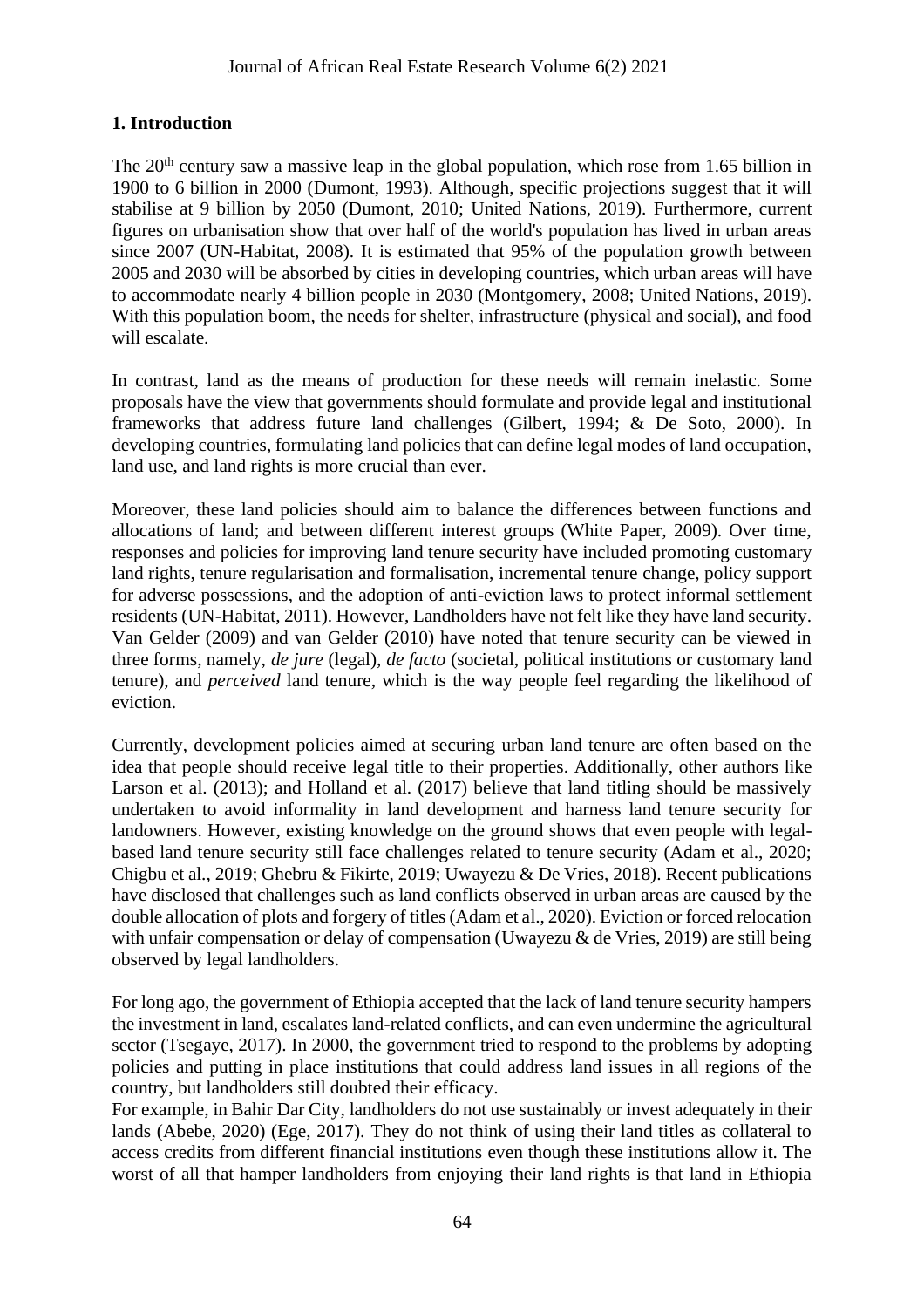cannot be sold in other countries, given that land is publicly owned (Gebeyu, 2013). This situation makes many landholders, particularly in urban areas, think of holding land with another person who is more influential economically and politically so that he can protect them from aggressors.

However, the factors that make landholders feel they have no land tenure security after *de jure* and *de facto* are met are missing in the existing body of knowledge. Therefore, considering the gap left by previous research on the topic, this paper explores how landholders perceive land tenure security in Bahir Dar City, Ethiopia. The paper is tailored to the following sections: background information, literature review, and methodology as pre-field and fieldwork. Then, results, discussion and conclusions as post-field work are among sections of this paper.

## *1.1 General Understanding of Tenure Security*

Tenure security is not an object someone can provide to or take from the other. "Security of land tenure derives from the fact that a known set of rules underwrites the right of access to and use of the land and property; and that this right is justifiable" (UN-Habitat, 2004, p. 31). Payne and Quan (2008, p.24) define land tenure security as:

 The degree of confidence that land users will not be arbitrarily deprived of the rights they enjoy over land and the economic benefits that flow from it; the certainty that an individual's rights to land will be recognised by others and protected in cases of specific challenges; more specifically, the right of all individuals and groups to effective government protection against forced evictions.

In the same perspective, Williams (2011) elaborates on the concept of security of tenure as it involves legal protection against forced evictions, harassment and other threats to residents and users of property, whether or not they own it. Therefore, land tenure is concerned with individuals and groups of people, their rights, protection, and level of confidence landholders and users perceive on their properties in front of any threat.

## *1.2 Benefiting Through Tenure Security in Land*

Development organisations at a global level, such as the World Bank and Food and Agriculture Organisation (F.A.O.), a regional level: U.S.A.I.D., UKAid and Department for International Development (D.I.F.D.) and others who are working in eradicating poverty, combating food insecurity and improving livelihoods of humankind are of the view that achieving tenure security in land and other property will help to achieve the objectives mentioned above (Abdulai et al., 2021; and Holdena & Ghebru, 2016). For example, it is acknowledged that achieving tenure security can lead to rural transformation by motivating investment in agriculture which increases manifold agricultural produce (Ghebru & Lambrecht, 2017). In England, tenure security ascribes to the welfarisation of English people through social housing for the poor (Fitzpatrick  $\&$  Watts, 2017). The message here is that not only developing countries need tenure security. Tenure security is required all over the globe for different purposes and benefits.

Moreover, Palmer *et al.* (2009) underlined the benefits of land tenure security, such as increased land-based investment by landowners, food security and sustainable use of natural resources, improved livelihoods for the urban poor, efficient inland markets; and improved health and quality of life. On the other hand, Payne *et al.* (2012) argue that people living in fear of eviction are less likely to realise their full potential as workers or as citizens and are unlikely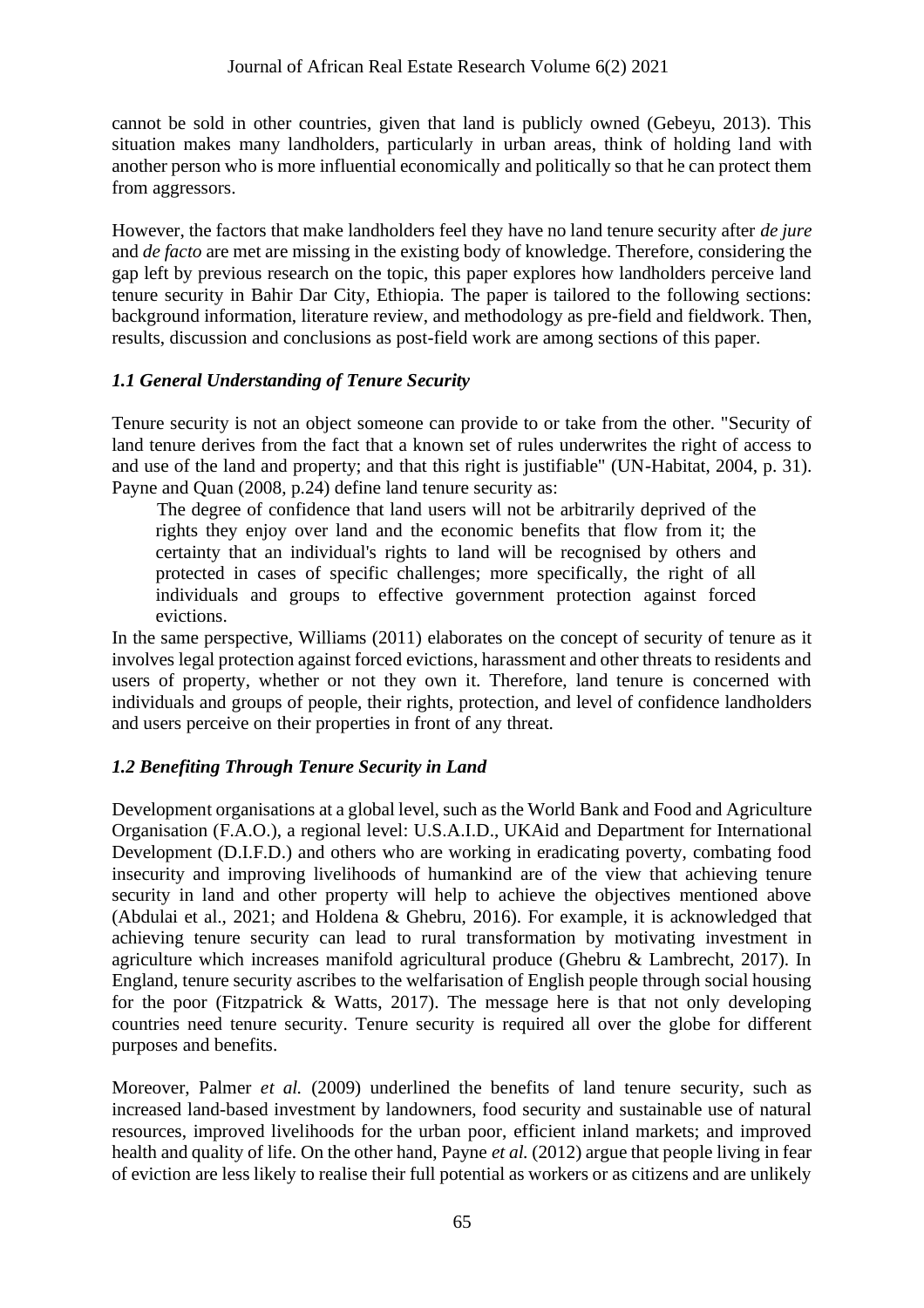to invest in improving their land, homes and their neighbourhoods. This shows that land tenure security by landholders is crucial for development. Generally, a secure perception of land held gives the owner peace of mind, allowing the landholder to think out of the box for innovation and creativity and invest much effort (cost and time) for sustainable land exploitation.

### *1.3 Perceived Land Tenure Security Among Other Types of Land Tenure Security*

As previously highlighted, land can be associated with various tenure security forms that landholders can use either individually or collectively (Norwegian Refugee Council (N.R.C.) & International Federation for Red Cross (I.F.R.C.), 2013; and Ghebru, 2015). Typically, land tenure security can be guaranteed by having legal documents (titles/certificates of ownership) delivered by a competent authority (*de jure* or legal land tenure security). This protects landholders from arbitrary evictions. Another type of tenure security may be provided by society or political institutions that accept and recognise the land ownership without legal documents provision; *de facto* (Customary) land tenure security (D.U.M.O.N.T., 1993; van Gelder, 2009). In Africa, this form (*de facto)* is primarily found in many rural and peri-urban lands where land is inherited from one generation to another or land allocated by traditional leaders. The landholder has confidence in this holding because the society and existing leadership recognise it. Lastly, there is a perceived land tenure, which is how people feel regarding the likelihood of eviction, the attempt at spatial disintegration, and the eruption of land disputes (Ghebru and Lambrecht, 2015). Generally, perceived land tenure security pays less consideration to the legal titles or support from existing social and political systems but instead combines the two (de Souza, 2001; Ma et al., 2015).

This means that many landholders may own land with *de jure* or *de facto* land tenure security. However, they may still feel or perceive their land tenure security inadequately in case the government wants the land, with *de jure*, where classical cadastre is still in use, land-related conflicts that may be avoided such as double allocation of plots, delay in legal documents provision; and disputes related to boundaries of a neighbouring plot. Furthermore, ambiguous policies, regulations, and land commissions with overlapping authorities that sometimes contradict challenge land tenure security in most developing countries (Mwaikambo & Hagai, 2013); Adam et al., 2020). For *de facto*, conflicts related to ethnicity, regionalism, and unstable political systems can seriously affect the land tenure security of this type, given that one group may deny or deliberately challenge the validity of land ownership for one group to the detriment of another group. This has happened in countries like Burundi<sup>2</sup> and Rwanda,<sup>3</sup> where land was taken from one ethnic group by the government to another after a civil war, and inversely, be re-taken after decades in a subsequent civil war (European Network for Central Africa [E.N.C.A.], 2017). This situation has pushed many people who can afford to register their land in Burundi and Rwanda<sup>4</sup> to undertake a massive land registration. However, this is

<sup>&</sup>lt;sup>2</sup> The civil war happened in 1972, Hutus were killed and others fled to neighbouring countries; their land was taken by the government and be given to Tutsi community members. After signing the Arusha Peace Agreement, refugees returned back and retook their land either by agreement facilitated by National Commission of Land and Other Assets (CNTB) or through judicial courts.

<sup>&</sup>lt;sup>3</sup> The civil war of 1959 took the lives of many Tutsi and others pushed to flee the country. Their land was taken by the government of that time led by Hutu. After genocide against the Tutsi of 1994, the Tutsi re-took their land + Hutus land in what was called "Kubohoza" in local language.

<sup>4</sup> The Rwandan Constitution of 2003, the National Land Policy of 2004 and the Organic Land Law of 2005; all these legal frameworks supported legal land ownership to respond to land related conflicts that were intensifying. Then, Land Tenure Regularisation (LTR) programme to register and administer land ownership in Rwanda was initiated from 2009. It is reported 10.4 million of parcels have been recorded, 7.6 million titles collected by land owners (Schaefer, 2017).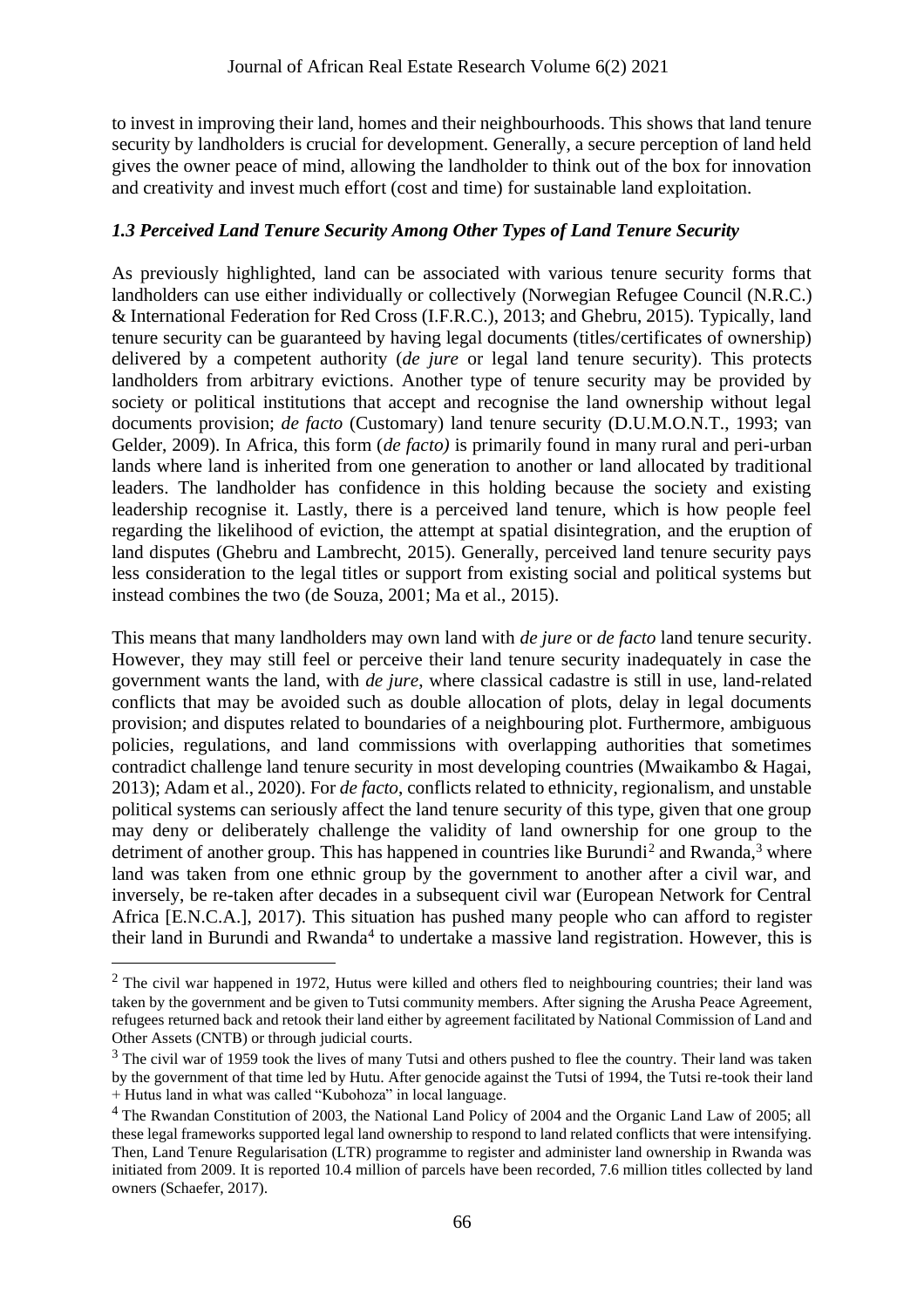not the end, given that the land sector is still facing some social, economic, political and environmental challenges related to land tenure security to landholders (Ali et al., 2019; Chigbu et al., 2019; and E.N.C.A., 2017). The perception of having inadequate land tenure security can negatively impact the proper exploitation of the land leading to fertile land indirectly becoming marginal land.

## *1.4 Perceived Land Tenure Security in Global South and Global North*

The literature shows that perceived land tenure security has played a significant role in motivating farmers to invest much for increasing production. In China, it is revealed that "households that consider land certificates as important for protecting land rights invest significantly more in irrigation canals construction and maintenance" (Ma et al., 2013, p.301). In Thailand and Vietnam, landholders with insecure land tenure always plant perennial crops to convince people that it is their land (Neef et al., 2000). These crops can take time on the same piece of land that should be used for other seasonal crops. Then, they can even apply for legal land holding through registration (Wannasai & Shrestha, 2008). On the other hand, those who feel secure on their lands typically grow seasonal crops that are primarily economic and fast cash remunerable. What can be underlined is that perceived land tenure security has its own contribution to land development and livelihood improvement.

In Buenos Aires, Argentina and Bandung, Indonesia, van Gelder (2009); Reerink & van Gelder (2010), respectively, have analysed the relationship between legal tenure security and perceived tenure security towards housing improvement. The findings showed that with enhanced perceived tenure security, individual urban dwellers improved their houses by mobilising financial and technical resources that are locally available. Other projects were postponed through prioritising housing services while housing-related projects were undertaken. Similarly, Nakamura (2016) used another approach to find out the link between perceived tenure security and housing improvement in slums. The results showed that the perceived tenure security is the basis of improving informally developed settlements rather than *de facto* and *de jure* tenure security.

Meanwhile, *de jure* and *de facto* land tenure security are criticised for being expensive in processes and implementation. Also, they are attributed to modernisation that ignores the local reality and traditional values. However, in their analysis, Nakimura and Gelders do not see *de jura* and *de facto* as solution providers but problem creators by welcoming derivative landrelated challenges.

Moreover, Chigbu et al. (2017) disclose perceiving land tenure insecurity as evident in developing countries for urban lands. However, many private and public projects take place on these lands despite the uncertainty of future ownership. Chigbu et al. propose that developing countries need tenure security responsive to land management. Ghebru & Fikirte (2019) showed that perceived land tenure security has no gender bias. In African countries, men and women feel insecure in land held even though they have some titles and are supported by the authorities. Many assumptions on this state of affairs can be formulated, such as the fraud that can arise in legal documents — if the cadastre system is still paper-based as it is observed in many developing countries — delays of land-related cases in courts, and the prevalence of corruption injustice and other land-related offices such as nepotism and favouritism. Besides, fraudulent and fake documents can be produced and validated by competent authorities without the knowledge of the legal owner. All aforementioned can make people lose hope and trust in legal documents and systems. Given that perceived tenure security is directly linked to a socio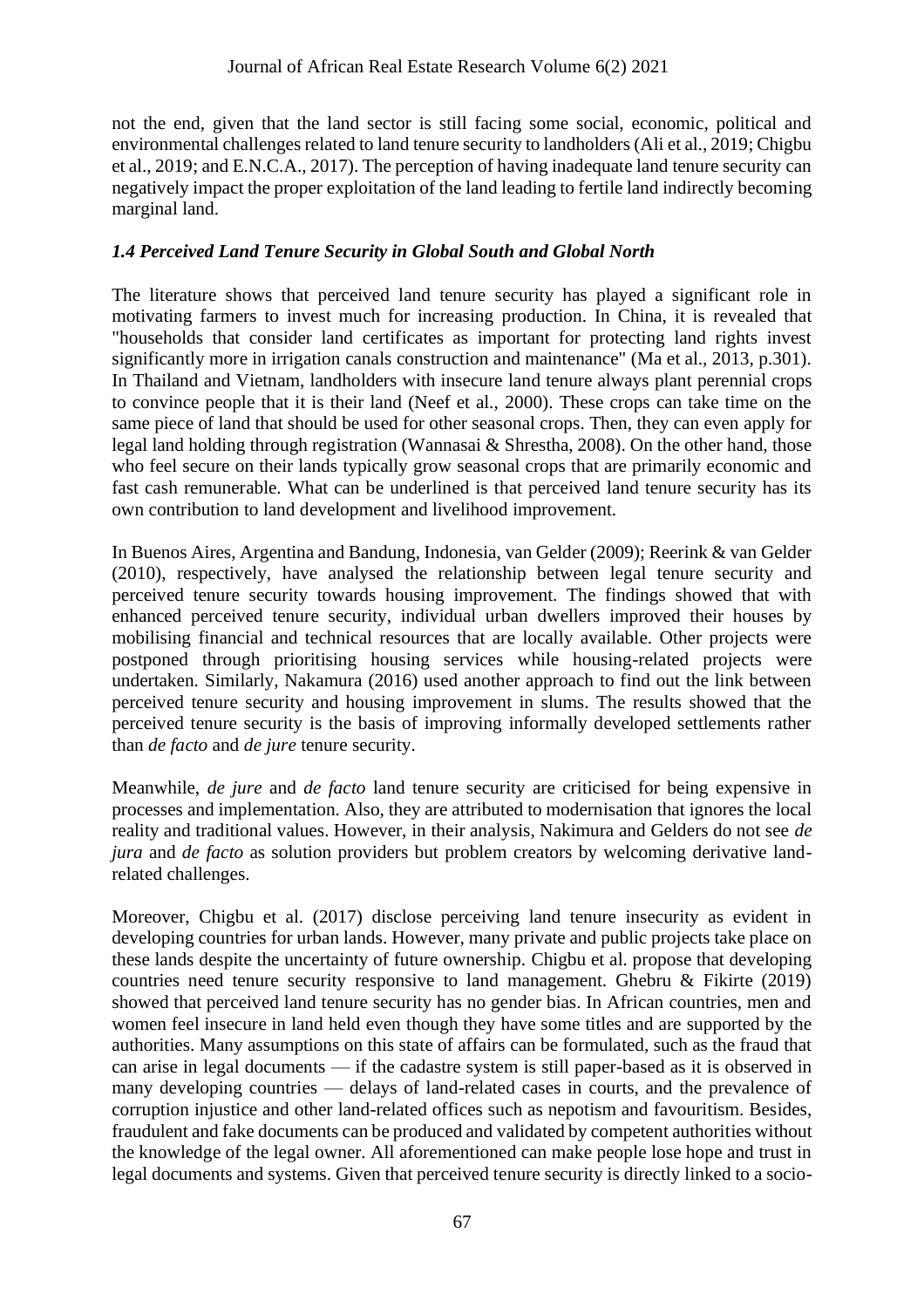psychological perspective, it is apparent that it has become one of the supporting options for many landholders in developing their lands.

### *1.5 Perceived Tenure Security and Motivating Factors*

Gaining self-confidence on the owned property is something that landholders would have to afford peace of mind and start enjoying the land, and the fruits gathered from it (Payne & Quan, 2008). However, most landholders in developing countries doubt the existing legal and institutional frameworks even though they are presented in significant numbers (Turimubumwe, 2021), especially when land gains value in a particular location. Policies and other related regulations on land may exist but not be adequate to cover crosscutting land and property issues. The same for institutions; they may exist but cannot fulfil their responsibility due to various challenges (Adam et al., 2020).

Location and building type also can affect the perception of tenure security. There is an assumption that location and building types have meaning to landholders when it comes to tenure security. Landholders who hold land in the Central Business District (CBD) and other prime lands where the values of land and property increases are always living in fear of expropriation or pressure of involuntary relocation to the periphery (Jimenez, 1983; Feldman & Geisler, 2012; and Dires, et al., 2021). Furthermore, land use types can be attached to locations where land value and prices are linked to selective use. This implies that land located in CBD or other prime land areas have high prices with multiple uses, which sometimes require capital and specific architectural requirements (El-Barmelgy et al., 2014). Those who do not fulfil the aforementioned elements lose confidence, leading to insecurity even though they have titles and certificates. In an African context, achieving social protection in the neighbourhood where neighbours can talk on your behalf has significance in perceived tenure security. Being recognised as a settler of a specific neighbourhood in terms of decades is something valuable in enhancing tenure security (Darshini, 2010). This relates to settlement durability, which means that, in most cities, CBDs are the oldest areas where land conflicts are rarely observed, given that social linkages determine the issue of ownership. However, due to relocation caused by socio-economic dynamism, it is difficult to find old settlers in CBDs in some cities.

Mwaikambo and Hagai (2013) note that in developing countries where policies and institutions dealing with land exist, they are sometimes unfocused or are overlapping. On the other hand, institutions concerned with land management may exist. Still, they may be challenged by the financial, human and technical capacity to offer services to landholders, including tenure security and property rights (Adam et al., 2020). Moreover, landholders have been blaming legal and institutional frameworks that are not properly working to provide land tenure security. Finally, in some countries, especially in developing countries, policies and institutions may exist, but landholders are not informed about their existence. Experience shows that even local people — dominated by women — do not know the location of land offices, land officers and lawyers who can assist them in the event they face land-related challenges. Lack of awareness of adopted policies and nominated institutions are among the problems that illiterate people face to protect their land and properties (Cotula et al., (2004); Byamugisha, 2016). The authors are of the viewpoint on how the government can create awareness sessions about policies and adopted laws to ensure that local people are informed about legal and institutional frameworks in collaboration with development partners and civil societies.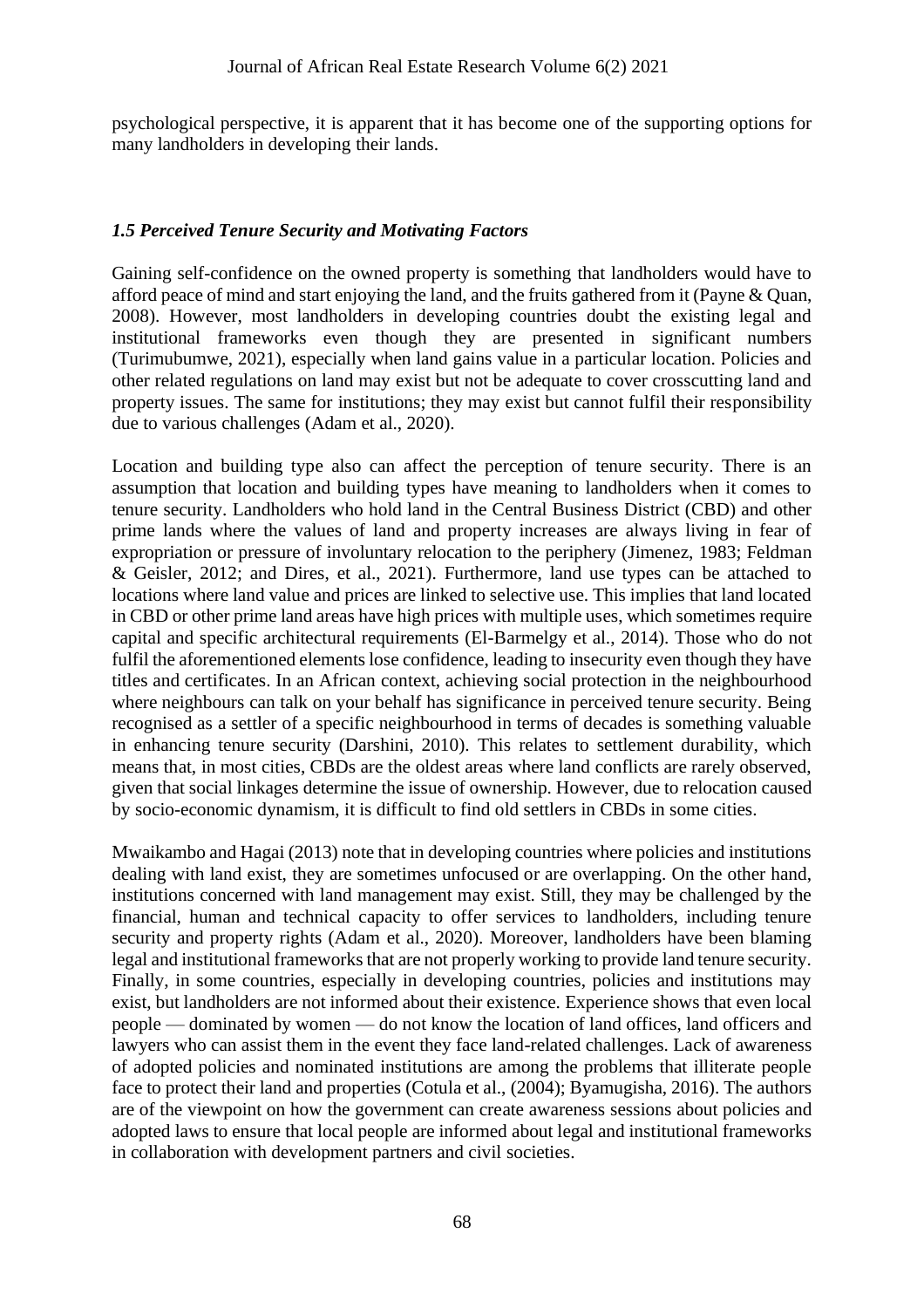### *1.6 Tenure Security in the Context of Ethiopia*

The right to ownership of rural and urban land and all-natural resources are exclusively vested in Ethiopia's state and the people (the Federal Democratic Republic of Ethiopia, 1995). It is stated that both federal and regional rural land laws, rural land use rights of peasant farmers, semi-pastoralist and pastoralists shall have no time limit (F.D.R.E., 2005; A.N.R.S., 2017) and are permitted to transfer their holding use rights through donation and inheritance for those who have use rights. In addition to that, Urban Lands Lease Holding Proclamation defines "lease" as a system of land tenure by which the right of use of urban land is acquired under a contract of a definite period (F.D.R.E., 2011). The maximum leasehold period is 99 years to construct residential houses, science and technology centres, research centres, government offices, charitable organisations and religious institutions. In comparison, the minimum duration is 15 years for urban agriculture (F.D.R.E., 2011).

Land rights available to citizens in Ethiopia include the right to alienate, bequeath, and, where the right of use expires, remove his property, transfer his title, or claim compensation for it. However, if these rights, in some cases, are kept in offices due to many grievances, conflicts and claims that are observed in the land sector, they will not be hidden from public view. People seem not to be secure on their lands, especially when it comes to any proposal of land acquisition or expropriation in fear of unfair compensation. Albeit, the law is clear. It is advocated that when the government does expropriation in landholding for public purposes, landholders can claim compensation based on legislation, for instance, F.D.R.E., (2005a). However, some Basis and Amount of Compensation stated in F.D.R.E. Proc. No. 455/2005, sub-article (1)  $\&$  (2)<sup>5</sup> are not respected, which became a loophole and exacerbated the situation of landholders perceiving their land tenure security inadequately. All of these articles and others are related to land tenure security for landholders in Ethiopia. However, many landholders are not generally secure because they either do not know these legal texts or know their existence but are missing their implementation.

Moreover, the Constitution of Ethiopia article 40 does not allow the selling of land. In contrast, in the same article, property rights are mandatory and an obligation to all responsible authorities in their areas of jurisdiction. Therefore, it is clear that if you do not have the right to sell a property, your tenure security is insignificant. The meaning and importance of having *de jure* and *de facto* tenure security are presented as a 'white elephant' to the landholders.

#### **2. Methods**

#### *2.1 Approach for Data Collection*

As mentioned earlier, this research explores how landholders perceive land tenure security in Bahir Dar City. Therefore, the study employs mixed-research methods with an exploratory case study approach to achieve this objective. The experience shows that a mixed-method integrates quantitative and qualitative data within a single project (Creswell, 2009) to strengthen the result of the study. It is also a means of triangulating data from the case so that it may be mutually corroborated, improving the accuracy and credibility of the data; verifying results obtained from both quantitative and qualitative data (Bryman, 2012).

<sup>5</sup> According to the proclamation (FDRE, 2005a). an urban landholder whose landholding has been expropriated under this Proclamation shall be provided with a plot of urban land, the size of which shall be determined by the urban administration, to be used for the construction of a dwelling house; and; be paid a displacement compensation equivalent to the estimated annual rent of the demolished dwelling house or be allowed to reside, force of charge, for one year in a comparable dwelling house owned by the urban administration.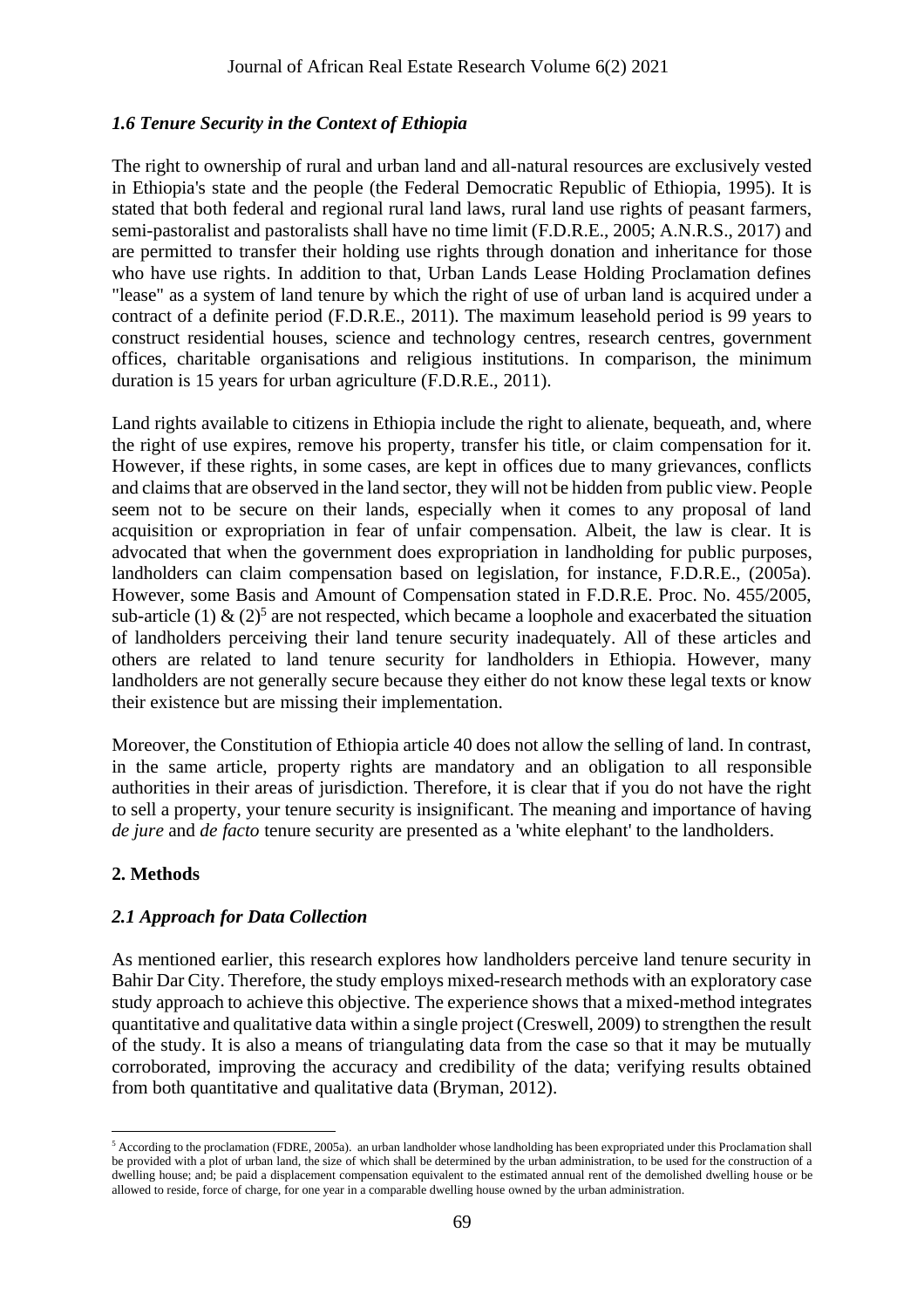### *2.2 Techniques for Data Collection*

For that reason, a desk review of existing literature on land tenure security globally and regionally complemented with legal framework as applied in Ethiopia at a federal and regional level were consulted. The content analysis mainly was applied for deducting viable empirical, theoretical and practical evidence. In the field, structured interviews and semi-structured interviews coupled with direct observation were employed as data collection instruments. The structured interview was used to generate information from landholders on their perception of land tenure security in general. Open-ended questions were formulated and addressed to landholders. Segments of inquiries related to reasons of perception insecurity, fear of institutional capacities and legal loopholes on supporting landholders in case of trespass, expropriation or eviction were formulated. Subsequently, a semi-structured interview question was conducted to selected landholders who have building types dominated by mud,  $G.F.^6+0$  $H.C.B.<sup>7</sup>$ , to know the reasons behind not developing the plots and how they perceive their land tenure security. Generally, questions related to reasons pushing them to lose their landholding rights, the adequacy of legal provisions to protect the rights of the landholders, and the institution's capacity to give sufficient services to the landholders were administered. This method has helped gather more responses from individual landholders and dig deeper into the issue related to the perception of land tenure security in the case study. Finally, direct observation has been employed to confirm the available types of individuals' buildings and land use types in Bahir Dar. From there, categories of building levels and land use types were distinguished.

#### *2.3 Sampling and Data Inquiry*

The urban expansion and its impacts on land use in Bahir Dar City are alarmingly increasing. For the purpose of quantitative and qualitative data, this study classified the expansion and land use land cover changes in three districts (CBD, intermediate, and periphery). The unit of analysis for this study is landholders who legally own land.

Therefore, the study used a probability sampling approach with a multi-stage combined with a cluster sampling method to determine a sample size from the city to the neighbourhood level. In the first stage, the city was divided into three districts based on the first clustering criteria: settlements in CBD settled before 1957, a recent settlement established between 1957 – 1994 (within 37 years), and periphery or new settlement from 1994 to 2019 (within 25 years of new settlement) that settled after 1994 (see Fig. 2). The CBD was selected among the three districts to conduct our study because it contains all the needed data for the study. In the second stage, buildings in the CBD, which are residential, commercial and public offices, were selected. This study did not consider other uses like religious, cultural and undeveloped plots. The buildings were selected based on their construction building materials and ground floor levels in the third stage. Thus, buildings built in mud,  $GF+0$  HCB,  $GF+1-2$ ,  $GF+3$  and above  $GF+3$   $^8$  and their use types were identified using purposive sampling methods, which is a nonprobability approach. Precisely, 22 landholders from each building type (mud, GF+0 HCB, GF+1-2,  $GF\rightarrow=3$ ) for residential use, 22 commercial building owners from each building type; and 22 service building owners from each building type were samples used for this paper. Therefore, a total of 66 respondents were consulted for the survey by using questionnaires and interviews.

<sup>6</sup> GF: Ground Floor

<sup>7</sup> HCB: Hybrid Composite Beam

 $8$  Ground Floor + Floor 1, 2,3. known in construction for multi-story houses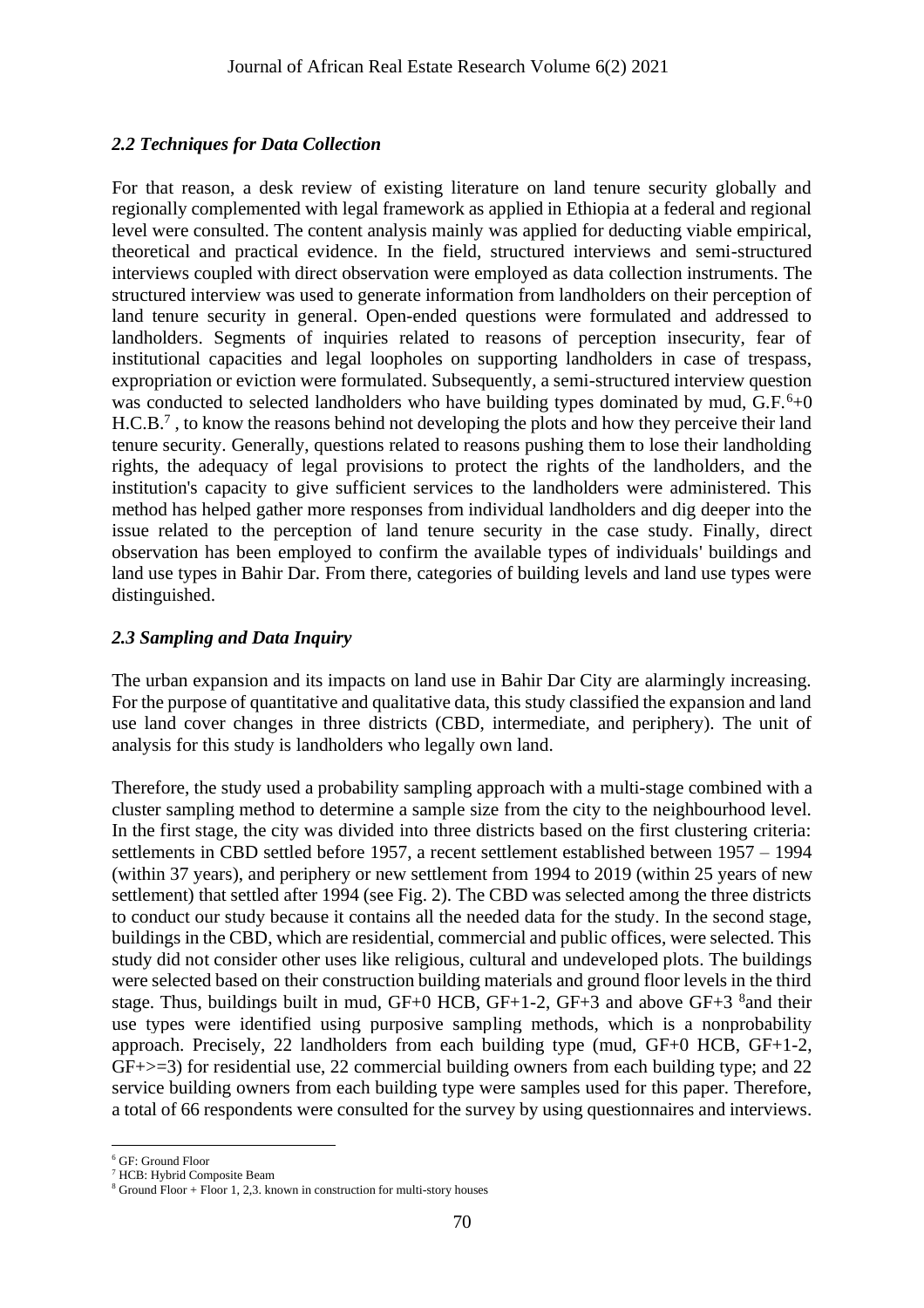Before carrying out the survey, we performed a pilot study in each district. During the pilot study, final modifications were made to some questions. The participants were approached on a door-to-door basis. The next step was to formulate questions for the interview based on the conceptual framework to be addressed to landholders in Bahir Dar city so that the hypothesised independent variables could be measured. Participants were asked various questions to measure how these independent variables are related to their personal opinion about tenure security and the general perception of their land tenure security. The items' institutional capacity' and 'perception of security' were measured using five-point scales from 'strongly disagree' to 'strongly agree' with the same participants.

## *2.4 Data Analysis*

This paper uses S.P.S.S. software to analyse data collected from the questionnaires, and the results are described quantitatively. Then, the significance of the correlation of variables on tenure perception, a variance of tenure security perception, a stepwise regression of variables, and factor analysis of variables was undertaken to determine the level of tenure security perception of landholders in the case study.

A critical examination of respondents' personal perceptions about land tenure security was done for qualitative information, and the results were underlined. Interviews are analysed through a narrative analysis method using a cyclical terms process. The application of this technique and process for qualitative data analysis is advised by the Academy of Educational Development (2006) and the U.S. General Accounting Office (1992), particularly when there is mixed data.

## **3. Results**

In this section, the results of the statistical analyses are presented. Following the numerical representation of the results of the different analyses, verbal explanations and interpretations of the results are given.

## *3.1 Descriptive Statistics and Zero order Correlation*

One of the purposes of this research was to examine the relationships of security perception with the independent variables treated in the study.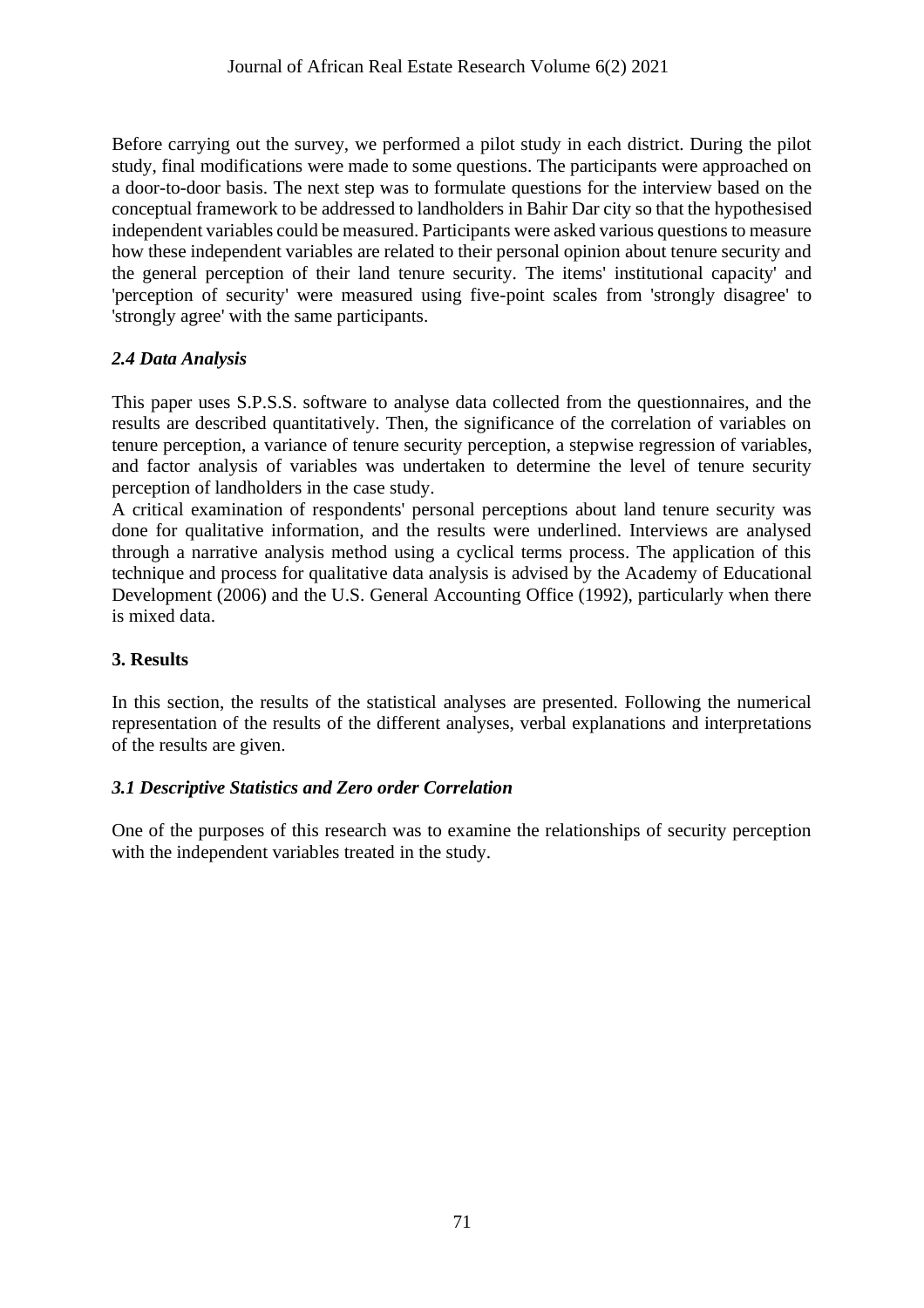|                                                                        | Mean  | Std.<br><b>Deviation</b> | Location<br>of parcel | Land-<br>use<br><b>Type</b> | <b>Buil</b><br>ding<br>type                    | <b>Settlem</b><br>ent<br>duratio<br>$\mathbf n$ | <b>Awaren</b><br>ess | <b>Inadeq</b><br>uacy                 | Confiden<br>ce | <b>Institutio</b><br>nal<br>Capacity |
|------------------------------------------------------------------------|-------|--------------------------|-----------------------|-----------------------------|------------------------------------------------|-------------------------------------------------|----------------------|---------------------------------------|----------------|--------------------------------------|
|                                                                        | 2.18  | .822                     |                       |                             |                                                |                                                 |                      |                                       |                |                                      |
| Location of<br>parcel                                                  |       |                          |                       |                             |                                                |                                                 |                      |                                       |                |                                      |
| Land-use<br>type                                                       | 2.00  | .822                     | $-.250^*$             |                             |                                                |                                                 |                      |                                       |                |                                      |
| Building<br>type                                                       | 2.27  | 1.121                    | $-.144$               | $.278*$                     |                                                |                                                 |                      |                                       |                |                                      |
| Settlement<br>duration                                                 | 1.34  | .606                     | $-.375***$            | .141                        | $\overline{a}$<br>.385<br>$\ast$               |                                                 |                      |                                       |                |                                      |
| Awareness                                                              | 3.16  | 1.067                    | .061                  | $-.195$                     | .252<br>$\gg$                                  | $-.002$                                         |                      |                                       |                |                                      |
| Inadequacy                                                             | 2.77  | 1.087                    | .063                  | $-.097$                     | .224                                           | $-.109$                                         | $.297*$              |                                       |                |                                      |
| Confidence                                                             | 3.14  | 1.407                    | $-.009$               | $-.145$                     | .416<br>**                                     | $.479**$                                        | .096                 | .185                                  |                |                                      |
| Institutional<br>Capacity                                              | 7.12  | 1.683                    | .084                  | $-.203$                     | $\overline{\phantom{a}}$<br>.342<br>$\ast\ast$ | $.312**$                                        | $-.042$              | $-.257*$                              | $.359**$       |                                      |
| Perception<br>of Security                                              | 12.97 | 6.285                    | .004                  | $-.103$                     | .738<br>**                                     | $.517***$                                       | $-.293*$             | $\overline{\phantom{a}}$<br>$.371***$ | $.573**$       | $.477***$                            |
| $C_{2}$ and $C_{3}$ is the standard state of the $0.01$ level $(2.41)$ |       |                          |                       |                             |                                                |                                                 |                      |                                       |                |                                      |

#### **Table 1: Descriptive Statistics and Zero-order Correlation Among the Variables in the Study (n=66)**

\*\* Correlation is significant at the 0.01 level (2-tailed).

\* Correlation is significant at the 0.05 level (2-tailed).

From the Table 1, the Pearson correlation coefficients indicated that security perception was related significantly with building type ( $r= 0.738$ , p, alpha, 0.01), settlement duration ( $r= 0.517$ , p, alpha,  $0.01$ ), Awareness of legal provision ( $r = -0.293$ , p, alpha,  $0.05$ ), Inadequacy of legal provision ( $r = -0.371$ , p, alpha, 0.01), confidence of individual landholders ( $r = 0.573$ , p, alpha, 0.01), and institutional capacity ( $r= 0.477$ , p, alpha, 0.01).

The results in Table 1 indicated that the type of buildings individuals have would relate to their security perception. Individuals with mud houses tend to feel less secure about their land tenure than individuals with H.B.C. building types. Their level of security perception increases as the type of building increases its size/ complexity. Similarly, the length of the settlement also increased the level of security, where the longer people lived in that area, the more secure they felt. Confidence of individual landholders was the other worthily considerable variable that significantly and positively correlated with perception of security. The implication here is that when the landholder's confidence becomes high, the more they feel secure on land tenure. In addition, institutional capacity was also an important variable that significantly and positively correlated with the perception of security. In other words, when the institution provides appropriate services in land certification and titling, grievances and disputes arbitration, and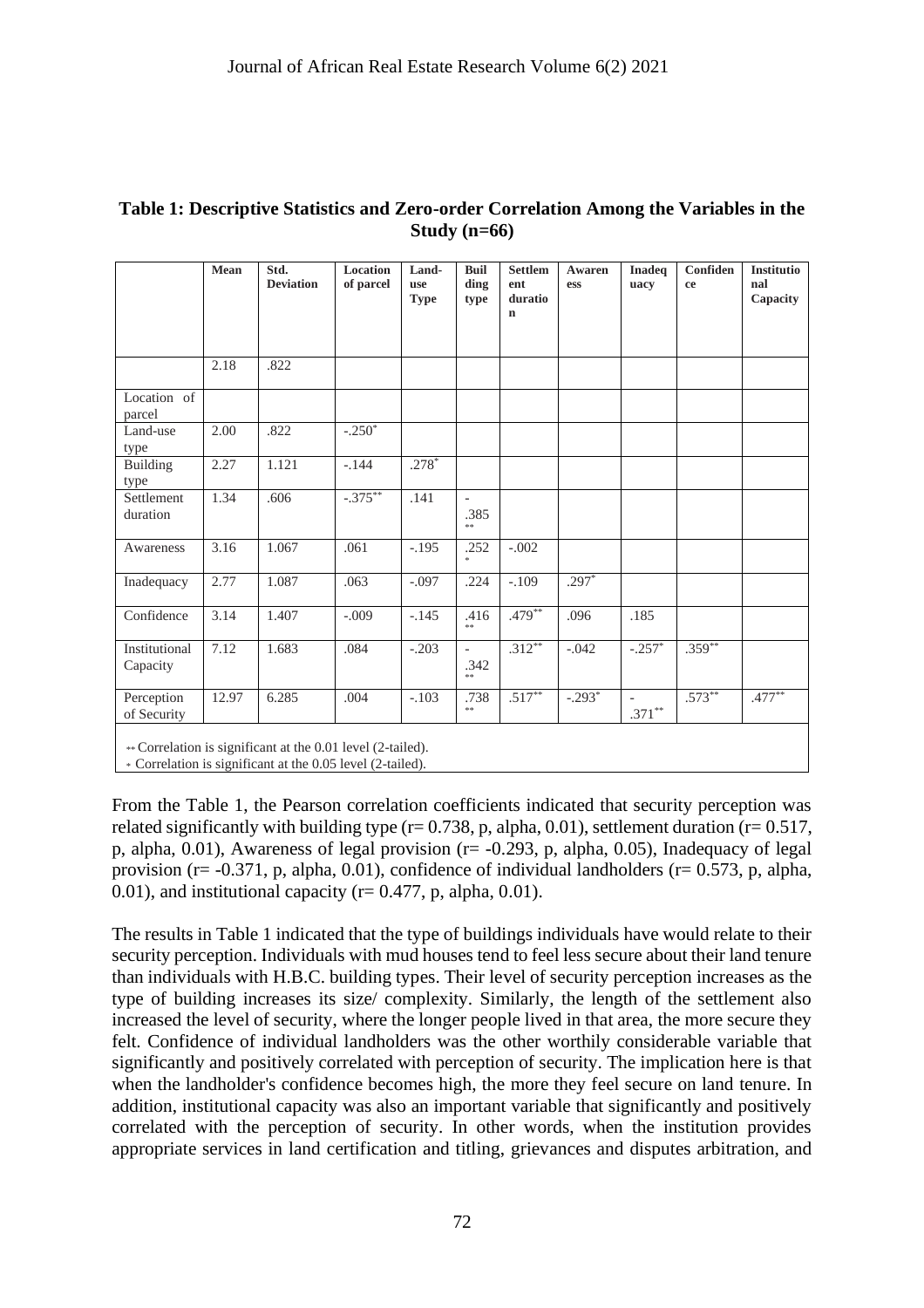there is adequate human and material capacity to render the aforementioned services to the dwellers, it enhances an increase in tenure security of individuals.

On the other hand, the inadequacy of legal provision significantly and negatively correlated with the perception of security. This means the more people feel that the legal provision is not adequate, the more they perceive insecurity. Similarly, awareness of legal provision correlated negatively with security perception, although the results were significant at a 0.05 confidence level. Moreover, overall, respondents tended to perceive land tenure security negatively. In the interview, the perceived land tenure security for those landholders whose buildings are made in mud and  $G+0$  HCB<sup>9</sup>openly expressed their worries that they could be evicted or expropriated by the government or be obliged to sell their land.

## *3.2 The Effects of Independent Variable*

Since the significant task of the research was to investigate the effects of the independent variables on the dependent variable, namely perception of security, a multiple regression analysis was employed.

#### **Table 2: The Effects of Independent Variable (i.e. "Confidence", "Location", "Awareness", "Inadequacy", "Land-use Type", "Institutional Capacity", "Building Type", and "Settlement Duration") on Dependent Variable of "Perception of Security" (No. =66)**

| <b>Model</b> |                               | <b>Unstandardised</b><br><b>Coefficients</b> |            | <b>Standardised</b><br><b>Coefficients</b> | T        | Sig. | $\mathbb{R}^2$ |
|--------------|-------------------------------|----------------------------------------------|------------|--------------------------------------------|----------|------|----------------|
|              |                               | $\underline{\mathbf{B}}$                     | Std. Error | Beta                                       |          |      |                |
| $\mathbf{1}$ | (Constant)                    | 21.927                                       | 4.119      |                                            | 5.323    | .000 | .743           |
|              | <b>Institutional Capacity</b> | .528                                         | .282       | .141                                       | 1.872    | .066 |                |
|              | Location                      | $-.202$                                      | .588       | $-.026$                                    | $-.343$  | .732 |                |
|              | Land-use Type                 | $-.315$                                      | .598       | $-.041$                                    | $-.527$  | .600 |                |
|              | Building type                 | 2.772                                        | .501       | .486                                       | 5.538    | .000 |                |
|              | Settlement duration           | 1.873                                        | .939       | .180                                       | 1.994    | .050 |                |
|              | Awareness                     | $-.801$                                      | .429       | .133                                       | 1.866    | .067 |                |
|              | Inadequacy                    | $-1.021$                                     | .413       | $-.171$                                    | $-2.471$ | .016 |                |
|              | Confidence                    | .840                                         | .365       | .188                                       | 2.303    | .025 |                |

*\*F= 22.779, df1=8, df2=66, p=0.000*

As can be seen in Table 2 the independent variables jointly contributed 74.3% in the variance of security perception ( $r^2 = 0.743$ , p= 0.000). The analysis further indicated that building type (beta= 0.486), Individual Confidence (beta= 0.188), Inadequacy of legal provision (beta= - 0.171), settlement duration (beta= 0.180), awareness about legal issues (beta= 0.133), and institutional capacity (beta= 0.141), were the significant predictors of perception of security.

<sup>&</sup>lt;sup>9</sup> See footnotes page 90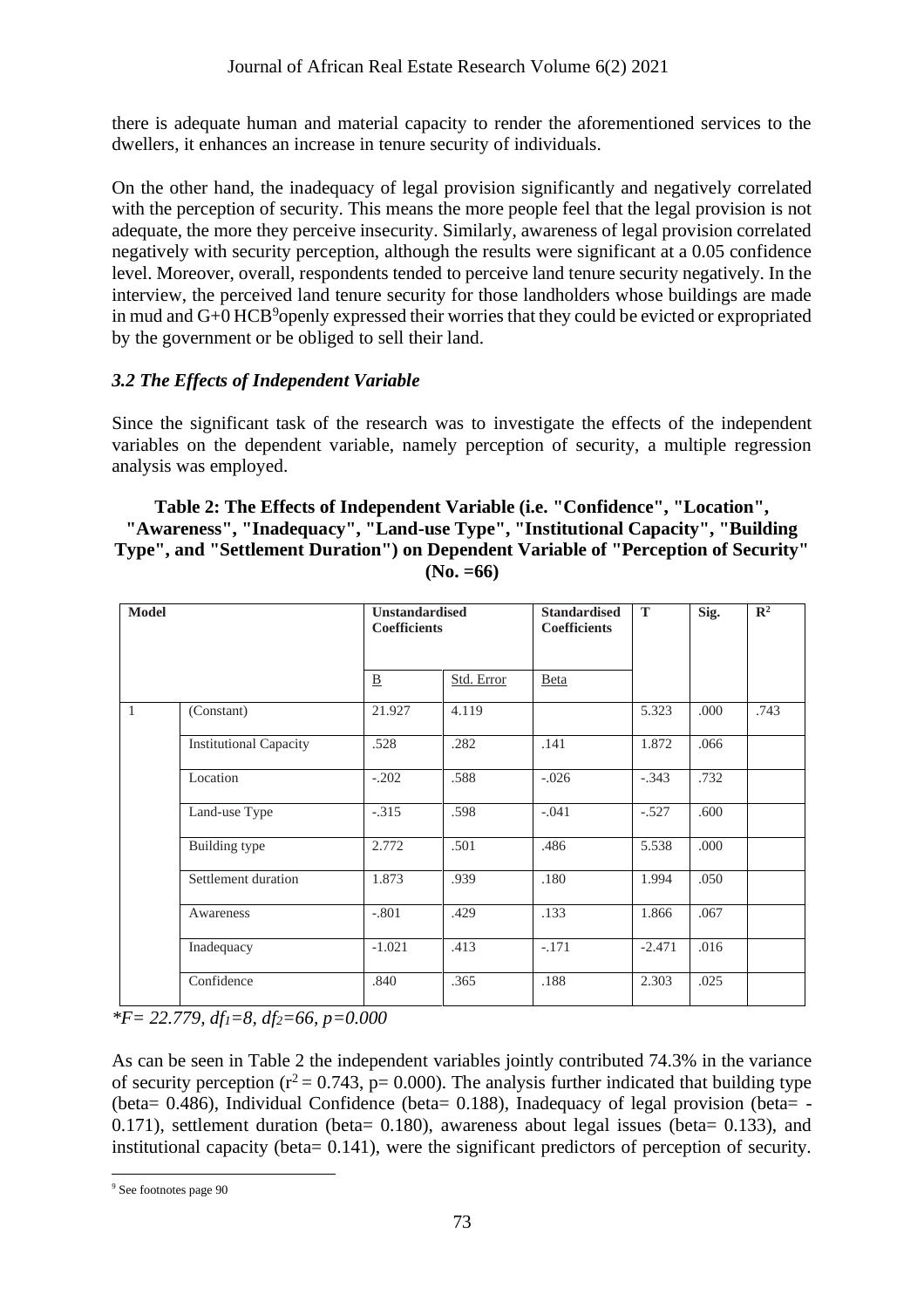The remaining variables, namely land use type of a parcel and location of a parcel, failed to significantly predict the residents' security perception about their land tenure in Bahir Dar. In order to sort out the significant predictors and their weighted contribution, further, a stepwise regression analysis was carried out.

### *3.3 Stepwise Regression Analysis of the Independent Variables*

The research extends the analysis by undertaking the regression analysis to identify which item increases the tenure security perception.

| <b>Model</b>   |                     | <b>Unstandardised</b><br><b>Coefficients</b> |                   | <b>Standardised</b><br><b>Coefficients</b> | $\mathbf t$ | Sig. | $\overline{\mathbb{R}^2}$ | $\overline{\mathbb{R}^2}$<br>Change |
|----------------|---------------------|----------------------------------------------|-------------------|--------------------------------------------|-------------|------|---------------------------|-------------------------------------|
|                |                     | $\mathbf{\underline{B}}$                     | <b>Std. Error</b> | <b>Beta</b>                                |             |      |                           |                                     |
| $\mathbf{1}$   | (Constant)          | 22.602                                       | 1.128             |                                            | 20.040      | .000 | .564                      |                                     |
|                | Building type       | 4.280                                        | .450              | .751                                       | 9.508       | .000 |                           |                                     |
| 2              | (Constant)          | 25.252                                       | 1.234             |                                            | 20.462      | .000 | .642                      | .078                                |
|                | Building type       | 3.530                                        | .454              | .619                                       | 7.780       | .000 |                           |                                     |
|                | Confidence          | 1.382                                        | .355              | .309                                       | 3.888       | .000 |                           |                                     |
| 3              | (Constant)          | 28.017                                       | 1.462             |                                            | 19.169      | .000 | .687                      | .045                                |
|                | Building type       | 3.369                                        | .430              | .591                                       | 7.827       | .000 |                           |                                     |
|                | Confidence          | 1.248                                        | .338              | .279                                       | 3.696       | .000 |                           |                                     |
|                | Inadequacy          | $-1.297$                                     | .415              | $-.217$                                    | $-3.122$    | .003 |                           |                                     |
| $\overline{4}$ | (Constant)          | 23.872                                       | 2.194             |                                            | 10.879      | .000 | .713                      | .026                                |
|                | Building type       | 3.136                                        | .426              | .550                                       | 7.361       | .000 |                           |                                     |
|                | Confidence          | $-917$                                       | .352              | .205                                       | 2.602       | .011 |                           |                                     |
|                | Inadequacy          | $-1.320$                                     | .401              | $-.221$                                    | $-3.294$    | .002 |                           |                                     |
|                | Settlement duration | 1.962                                        | .796              | .189                                       | 2.465       | .016 |                           |                                     |

| Table 3: Stepwise Regression Analysis of the Independent Variables on the Dependent |
|-------------------------------------------------------------------------------------|
| <b>Variable (Security Perception)</b>                                               |

As indicated in Table 3, four variables were identified as significant contributors to the perception of security. These four variables jointly accounted for 77.3% of the variance of individual security perception, of which 56.4% was contributed by building type, 7.8% by individual confidence, 4.5% inadequacy of legal provision, and 2.6 % by settlement duration. This signifies that the type of building individuals own tends to increase their perception of security. This was also confirmed during interviews where participants with  $G+3$  <sup>10</sup> and above have the confidence of not being arbitrarily evicted or expropriated. "It is not easy to evict or expropriate such a building," said one of the participants during the interview. "It can cost the municipality much", the interviewee added. This shows how building types play a significant

<sup>&</sup>lt;sup>10</sup> Ground floor plus three floors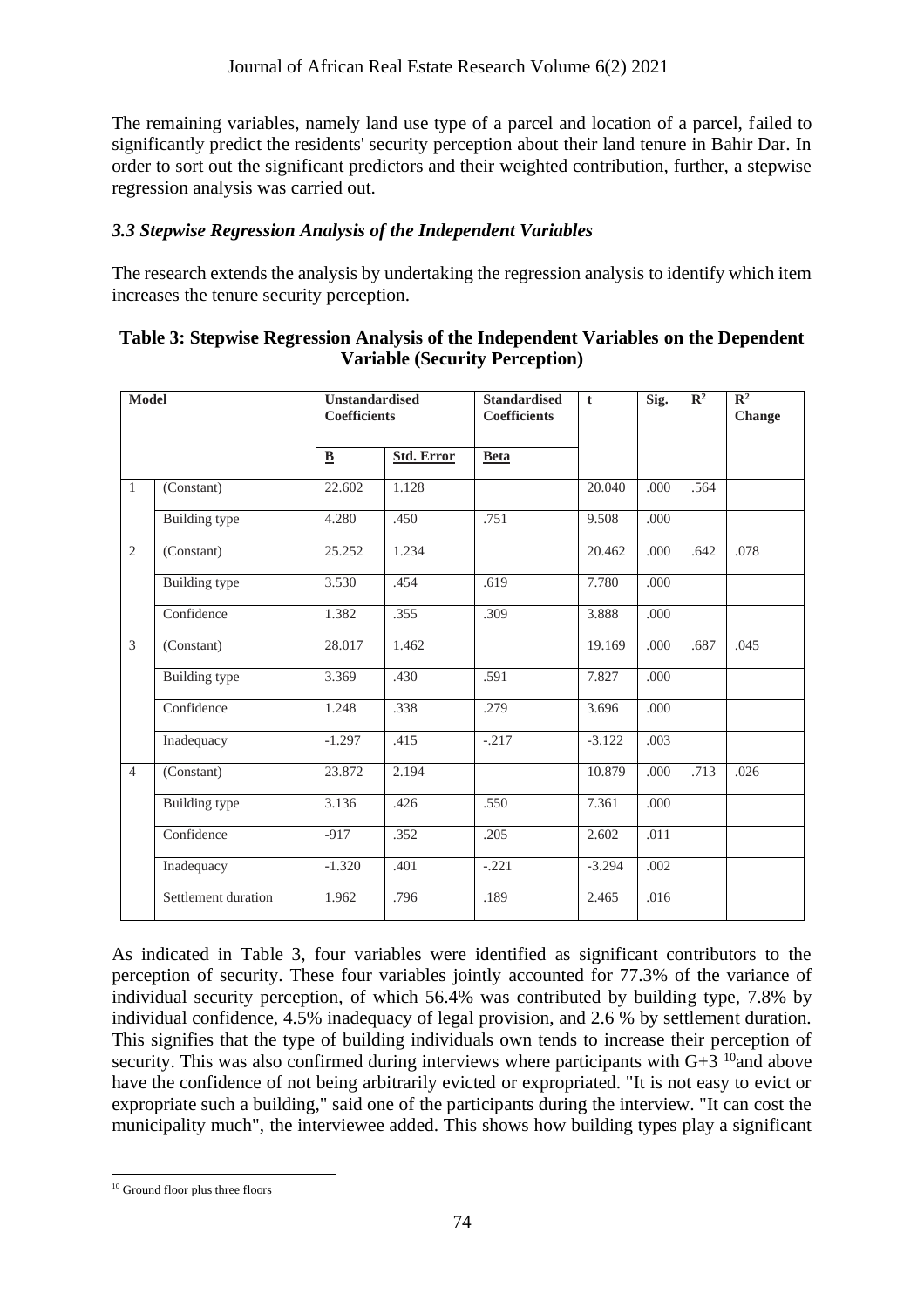role in providing perceived tenure security coupled with *de jure* and *de facto* land tenure security.

### *3.4 Factor Analysis*

Factor analysis was run using principal component analysis to determine whether security perception is unidimensional or multidimensional.

| <b>Items</b> | Factors |
|--------------|---------|
| Item 11      | .864    |
| Item 9       | .821    |
| Item 10      | .806    |
| Item 13      | .793    |
| Item12       | .770    |

**Table 4: Factor Analysis of Security Perception Using Principal Component Analysis**

The result in Table 4 indicated that all the items loaded on one factor suggest that perceiving tenure security is a unidimensional variable since each one is straightforward to affects the tenure security independently. The factor contributed 66.923% of the variance in perceived land tenure security. This research also proceeded by exploring other factors that may affect the perception of security or otherwise by applying qualitative inquiry.

## *3.5 Legal Provision, Institutional Capacity Vis a Vis Land Tenure Security Perception*

The inadequacy of legal provisions contributes to the perception of insecurity regarding their land tenure. The results collected show that landholders are worrying about the leasehold practice, which specifies that land for residential land should be leased for 99 years and commercial 70 years, vague legal statements on land such as "public purpose" inland expropriation; cronyism in land allocation and favouritism were also mentioned in the first stance as drawbacks of a legal provision. Inadequacy of legal provisions on urban land security was viewed by 43/66 respondents (68.2%) as among the threats to their land security.

Challenges such as inadequate qualified human resources, equipment and financial resources, a top-down approach in land management were identified by the land officers during interviews. Furthermore, respondents added to the list of challenges: corruption, inadequate development control, and delays in certificate and title delivery. The majority of people consulted, about 84.1%, expressed how these elements affected landholders to be in doubt about land tenure. On the side of land officers, they argue that there is a shortage of technicians and experts in different departments that may help to provide services to clients in due time. In addition, the research found during the interviews with land officers insufficient institutional capacity by those working in land offices is one of the significant problems that make landholders not perceive land tenure as secure. Land officers also identified problems related to transport means that hamper them from assisting landholders on time in case of grievances.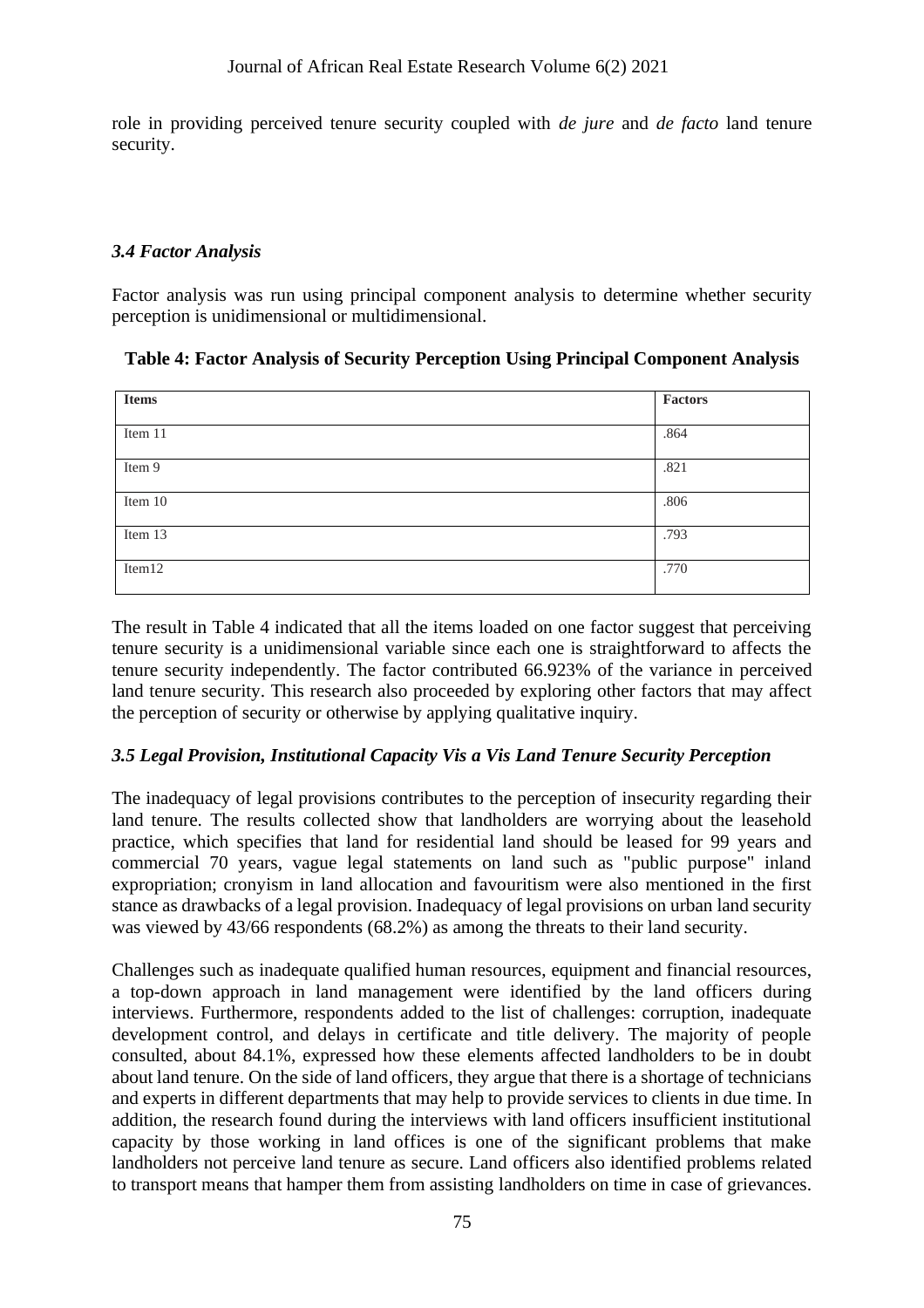On the other hand, clients blame land officers for not assisting them on time unless you bribe them during interviews.

### *3.6 Confidence in Tenure Security for Landholders in Bahir Dar City*

This study tried to determine the confidence level among landholders in Bahir Dar City on land tenure security. The interview questions were formulated to get reasons behind landholders having low or high confidence. Therefore, results revealed that among 66 respondents, 30 of them (47.6%) expressed their views during interviews had low confidence due to doubt about full land ownership, land value increase, lack of money for building a multi-storey building, and existing institutional and legal frameworks. For the ownership, respondents showed that they are not the owner of land but holders. When it came to land value increase, respondents were of the view that those who have money may go and buy them or the government expropriate them for better development.

Furthermore, the respondents revealed that those with high-rise buildings are more confident in their land, which is not easy to destroy. In the same perspective, existing institutional and legal frameworks were cited as among elements that lower their confidence. Respondents accuse the existing institutional and legal frameworks of not making clear many land issues and not applying the provided ones.

Lastly, a high level of confidence was expressed by 20/66 respondents (31.7%). The main points that make them have this level of confidence are living in planned areas with legal documents, the type of buildings  $(G+1-G+3; G+4$  and above), and land use that is in line with the government plan. The people living in the planned area expressed their confidence by believing in being compensated once the government may expropriate the land or the sale of their property at a high price due to the location. Also, those with modern and high-rise buildings were confident that the expropriation might not be automatic due to their property's legal status and value. Finally, the kind of land use was identified by some respondents as the basis of their confidence, especially those with hotels, businesses and rental housing, disclosing that the government encourages these kinds of developments for employment, service, and shelter provision.

#### **4. Discussion**

## *4.1 Building Type Affects Tenure Security Perception*

The study explores the perception of tenure security in Bahir Dar among landholders. The results show that there is still a gap in knowing these variables that affect the perception of perceived tenure security in Bahir Dar. Out of those considered outlined variables, the significance value for "building type" is less than 0.01, indicating that the variable has the most significant contribution to the rest of the others. In addition to this, the significance values for "confidence", "inadequacy", and "settlement duration" are less than 0.05, showing that the effect of these variables also has a much more significant influence than the rest of the variables. Therefore, by focusing and working on those only five variables, the perception of tenure security can be improved significantly.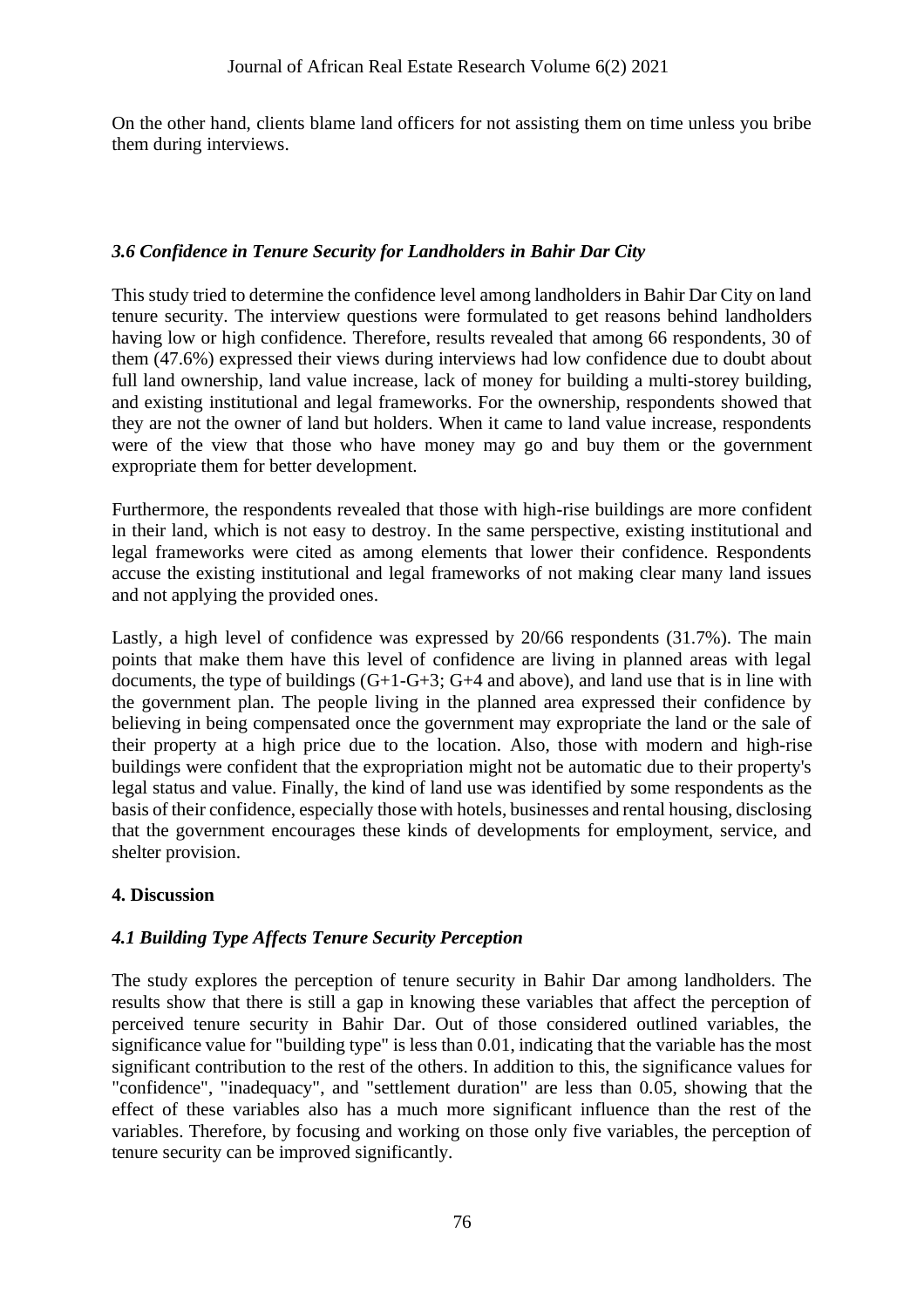Although most studies have focused on rural and/or agrarian situations, researchers have a consensus that there is a positive relationship between tenure security and investment (Ma et al., 2013). Those who managed to build their plots with  $G+1$ ,  $G+3$  and above are confident with their perceived tenure security. Similarly, the result of this study confirmed that building investment could significantly predict the landowners' perception of tenure security about their land tenure in an urban area too.

## *4.2 Investment and Awareness of Legal Provisions on Tenure Security*

The findings revealed that the higher the level of the building investment, the more individuals tend to feel secure about their land tenure. According to the results, individuals perceive such confidence to refer to the high and more complex building investments they have on land. The government cannot easily think of expropriation due to compensation that may be too high. Even any buyer who can think of buying the land and property may reconsider the price that may be asked.

On the other hand, Sarpong (2006) claimed that raising public awareness increases the perception of tenure security. Contrary to Sarpong's idea, the results show that awareness of legal provision correlated negatively with security perception, although the results were significant at a 0.05 confidence level. This means the more landholders are aware of the existing legal provision, the less they perceive insecurity about their land tenure security. Many landholders who know where to go and what to do if their land and properties are taken or trespassed do not worry about their perceived tenure security. One of the problems found in the case study is that landholders are not informed about land-related proclamations and other regulations. Others know that they exist but do not know the content. Others do not know where the courts are located and how private or public lawyers can assist them once their properties are trespassed or totally taken.

The results also completely contradict Julian Barnes's quote, "The more you learn, the less you fear…" (Barnes, 201, p.82; Singirankabo & Ertsen, 2020). It was supposed that landholders who are informed about legal frameworks have positive perceptions of perceived land tenure. However, this paper believes that maybe these people might not practically respect the existing laws and rules; or the laws are not adequate enough to convince the landholders of perceived land tenure security. In the same analysis, the legal provisions are not offering the security of tenure to all. A significant number are not comfortable with the legal provisions. Their responses blame the leasehold so that they can be granted a freehold tenure system.

## *4.3 Existence of Legal and Institutional Frameworks Versus Perception of Tenure Security*

Since the existing laws from the constitution and land-related laws and regulations do not allow land ownership but do recognise the holding of land, Ethiopians are not allowed to sell or buy land but lease land from the government. This affects how people perceive the land tenure security as incomplete, even though respondents do not provide further information on their statement about leasehold as a source of insecurity. However, Gilbert (1994), De Soto (2000), and UN-Habitat (2011) proposed to the government to provide adequate legal and institutional frameworks to harness secure land tenure to promote investment in land-based; this paper proved these assertions wrong. In our case study, legal frameworks and institutions related to land are provided at the federal and regional states level. However, still, several landholders are continuously feeling insecure about land tenure. Landholders in the case study cannot sell their land, and the government is able to expropriate land from landholders with compensation.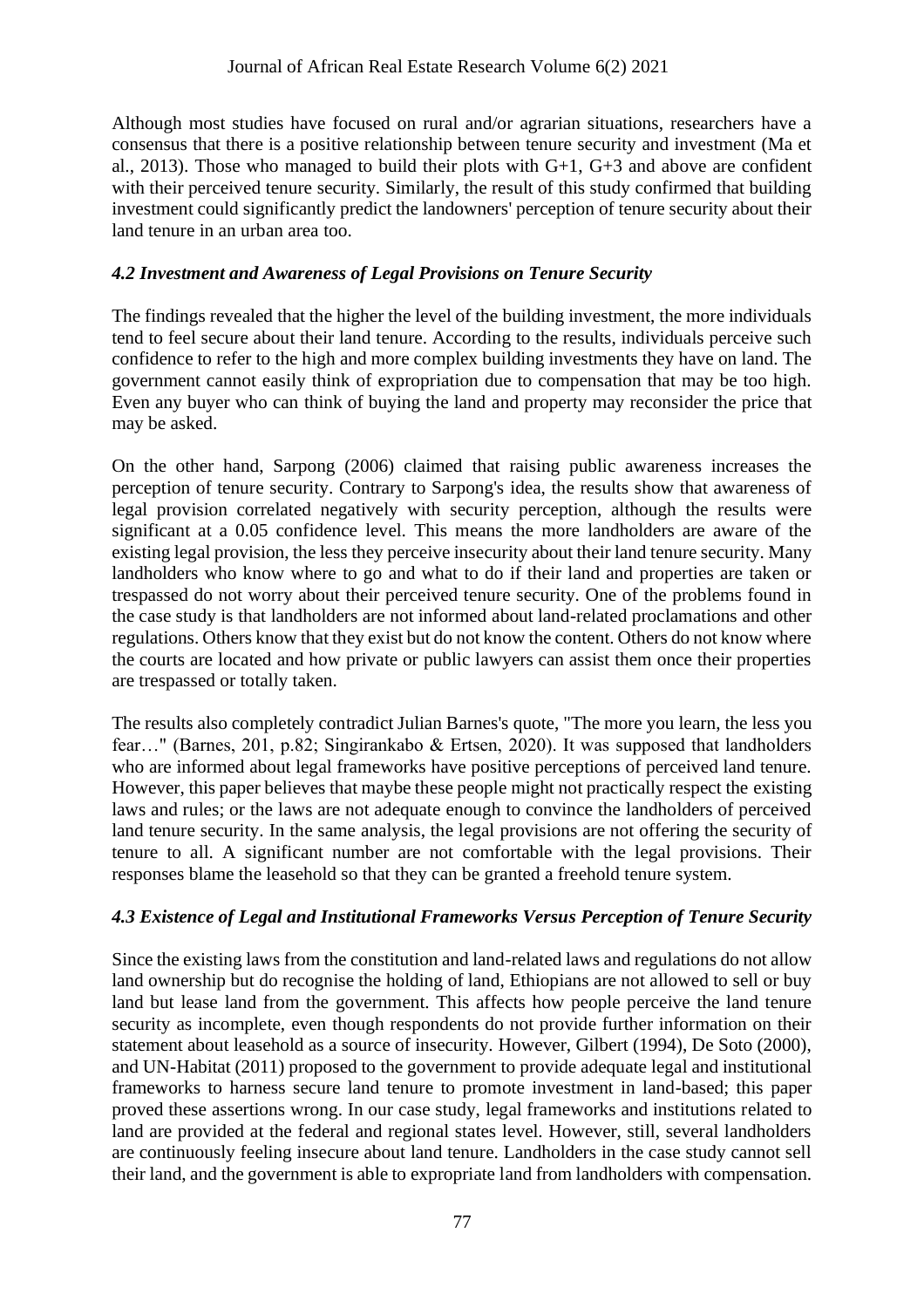Due to the experience of previous unfair compensations and quarrels that emanated from the process, all landholders perceive their tenure security to be in trouble when they think that the government could expropriate their land under the same conditions. During interviews, respondents expressed their worry about the implementation and enforcement of those legal frameworks and blamed land officers for deliberately delaying assisting landholders in case of land-related conflicts.

De Soto (2000) provided the existing empirical data on his five countries case study areas wherein in developing countries, the certificate of title can take more than a year to be given to the acquirer; whereas Transparency International (T.I.) & Food and Agriculture Organisation (2011), Transparency International (2015) point out that land administration has been identified as a corrupted sector. Moreover, institutional capacity has been determined, among other problems that make landholders feel insecure (84.1%). The corruption among land officers, delays in land-related service provision and poor land development and protection control make landholders feel insecure. All these confirm the worries expressed by respondents in this study during interviews. Respondents disclosed that services inland offices might take many days due to postponing your appointments. However, during the interview, landholders were not ready to directly use the word corruption or nepotism for these arrangements to access landrelated services.

## **5. Conclusion and Recommendations**

This research paper aims to explore the factors affecting the perceived tenure security of legal landholders in urban areas in Bahir Dar City. The objectives were to test the relationship between the independent variables that affect the perceived tenure security of landholders in Bahir Dar and explore the perceptions of the landholders of Bahir Dar about their land tenure security. In order to successfully attain these two objectives, the study employed both quantitative and qualitative research methods with an exploratory case study approach.

The findings show that perceived land tenure security is related significantly to building type, settlement duration, awareness of legal provision, the inadequacy of legal provision, the confidence of individual landholders and institutional capacity, respectively, with different coefficient correlations. Multi-regression analysis disclosed that these variables contributed significantly with 74.3% on perceived land tenure security by landholders in the case study. However, 'building type' contributed more considerably than others, whereas institutional capacity was last in the contribution of perception security in land tenure.

Finally, this study concludes that the feeling of perceived tenure security of landholders in Bahir Dar is not only affected by 'land-use type of a parcel', 'institutional capacity', and 'location of the parcel', but also by other factors like noise, misbehaviour of neighbours, projected road upgrading, heavy traffic and accidents. It was also noted that having legal documents on land does not ensure landholders have full tenure security. Having developed the plot to the maximum level is the only way to have perceived tenure security in the case study. Those who cannot afford to develop their plots to a maximum level still doubt their tenure security due to threats of expropriation or exorbitant prices from buyers who can push them to relocate to the periphery unwillingly. The paper finds that the challenges that Bahir Dar is experiencing in physical development, socio-economic development, and environment are contributed by some landholders' fear of tenure insecurity. Landholders are not motivated to invest more in the development of the city.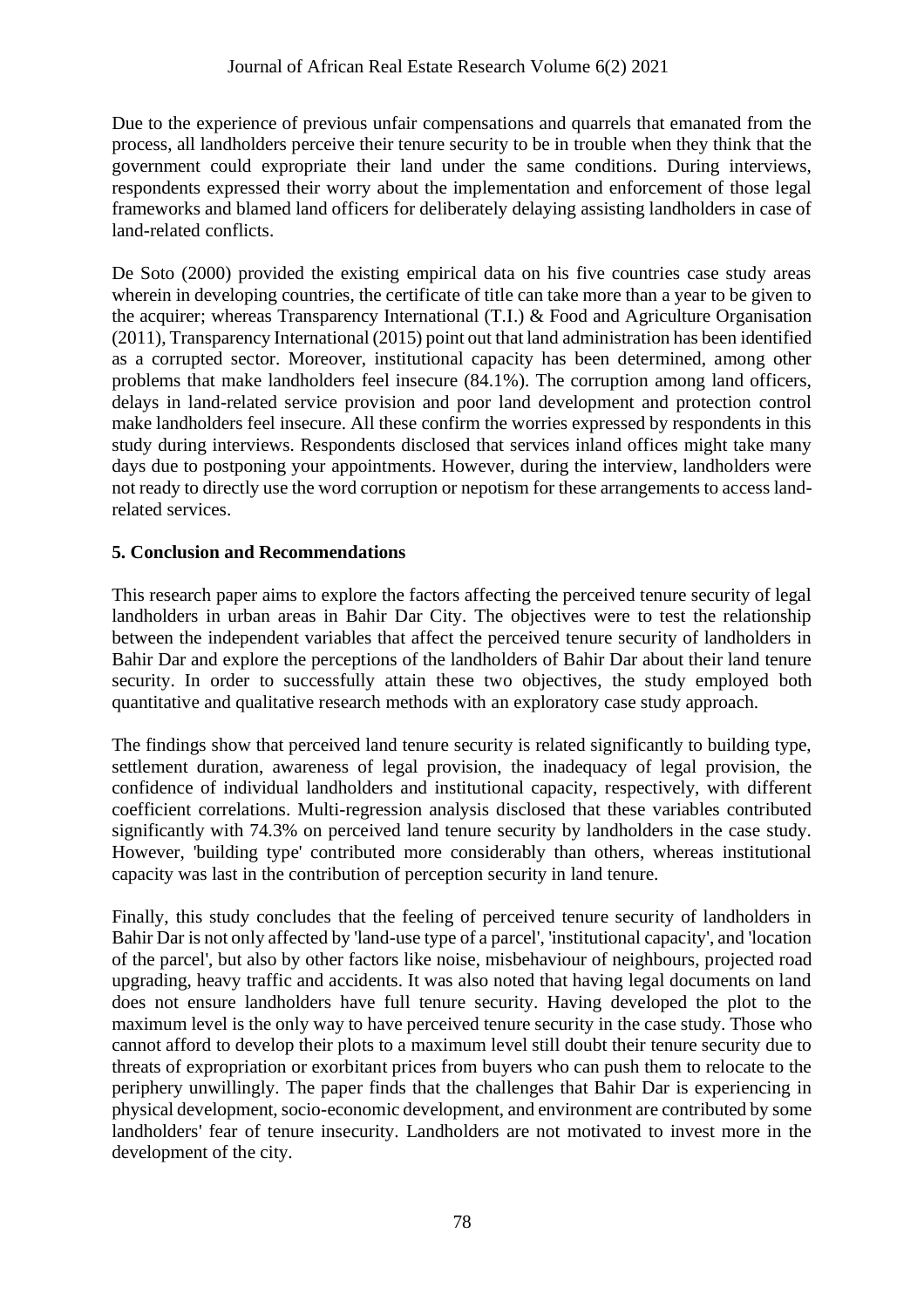Based on the results and discussion above, the government is recommended to implement and enforce the existing legal frameworks and support technical and financial land-related institutions so that landholders can be assisted on time in case of need. The government is to collaborate with the financial institutions to smoothen the ways of accessing capital for developing the land to a maximum level for urban dwellers holding land in the CBD so that confidence in land tenure there may be increased.

#### **Acknowledgement**

The authors of this paper recognise the financial support given to them as PhD students to undertake this paper. Also, the contributions of Bahir Dar residents that provided data during fieldwork are acclaimed for their collaboration. Finally, the authors value the moral and technical support given by Professor Yalew Endaweke Mulu through consultations as an instructor at Bahir Dar University, Institute of Land Administration.

### **References**

- Abdulai, A. I., Derbile, K., & Fuseini, N. M., 2021. Livelihood Diversification Among Indigenous Peri-Urban Women in the Wa Municipality, Ghana. *Ghana Journal of Development Studies,* 18(1), pp. 72-96.
- Abebe, S., 2020. *Land-use planning: a new approach towards solving tenure insecurity in Ethiopia,* Bahir Dar: Researchgate.
- Adam, G. A. et al., 2020. Land Governance Arrangements in Eastern Africa: Description and Comparison. *African Journal on Land Policy and Geospatial Sciences,* 3(2), pp. 53-68.
- Ahiakpor, C. Z. J., 2008. Mystifying the Concept of Capital: Hernando de Soto's Misdiagnosis of the Hindrance to Economic Development in the Third World. *The Independent Review, v. XIII, n. 1, Summer*, pp. 57-79.
- Ali, A., Deininger, K., Mahofa, G. & Nyakulama, R., 2019. Sustaining land registration benefits by addressing the challenges of reversion to informality in Rwanda. *Land Use Policy,* Volume 80, pp. 1-24.
- A.N.R.S. (2017) The Revised Rural Land Administration and Use Determination Proclamation of the Amhara National Regional State Proclamation No.252/2017. Bahir Dar.
- Bambio, Y. & Agha, B., 2018. Land tenure security and investment: Does the strength of land right really matter in rural Burkina Faso? *World Development,* Volume 111, pp. 130- 147.
- Barnes, J., 2011. *The Sense of an Ending.* 1st ed. London, UK: Random House.
- Byamugisha, F., 2016. *Securing Land Tenure and Easing Access to Land,* Washington, DC: International Food Policy Research Institute (I.F.P.R.I.), C.G.I.A.R. Research Center.
- Chigbu, U. E., Ntihinyurwa, P. D., de Vries, T. & Ngenzi, I. E., 2019. Why Tenure Responsive Land-Use Planning Matters: Insights for Land Use Consolidation for Food Security in Rwanda. *Int. J. Environ. Res. Public Health,* 16(1353), pp. 1-24.
- Chigbu, U., Alemayehu, Z. & Dachaga, W., 2019. Uncovering land tenure insecurities: tips for tenure responsive land-use planning in Ethiopia. *Development in Practice,* 29(3), pp. 371-383.
- Cotula, L., Toulmin, C. & Hess, C., 2004. *Land Tenure and Administration in Africa: Lessons of experience and emerging issues,* London: International Institute for Environment and Development.
- Darshini, M., 2010. Tenure Security and Urban Social Protection Links: India. *Institute of Development Studies Bulletin,* Blackwell Publishing Ltd*,* 41(4), pp. 52-62.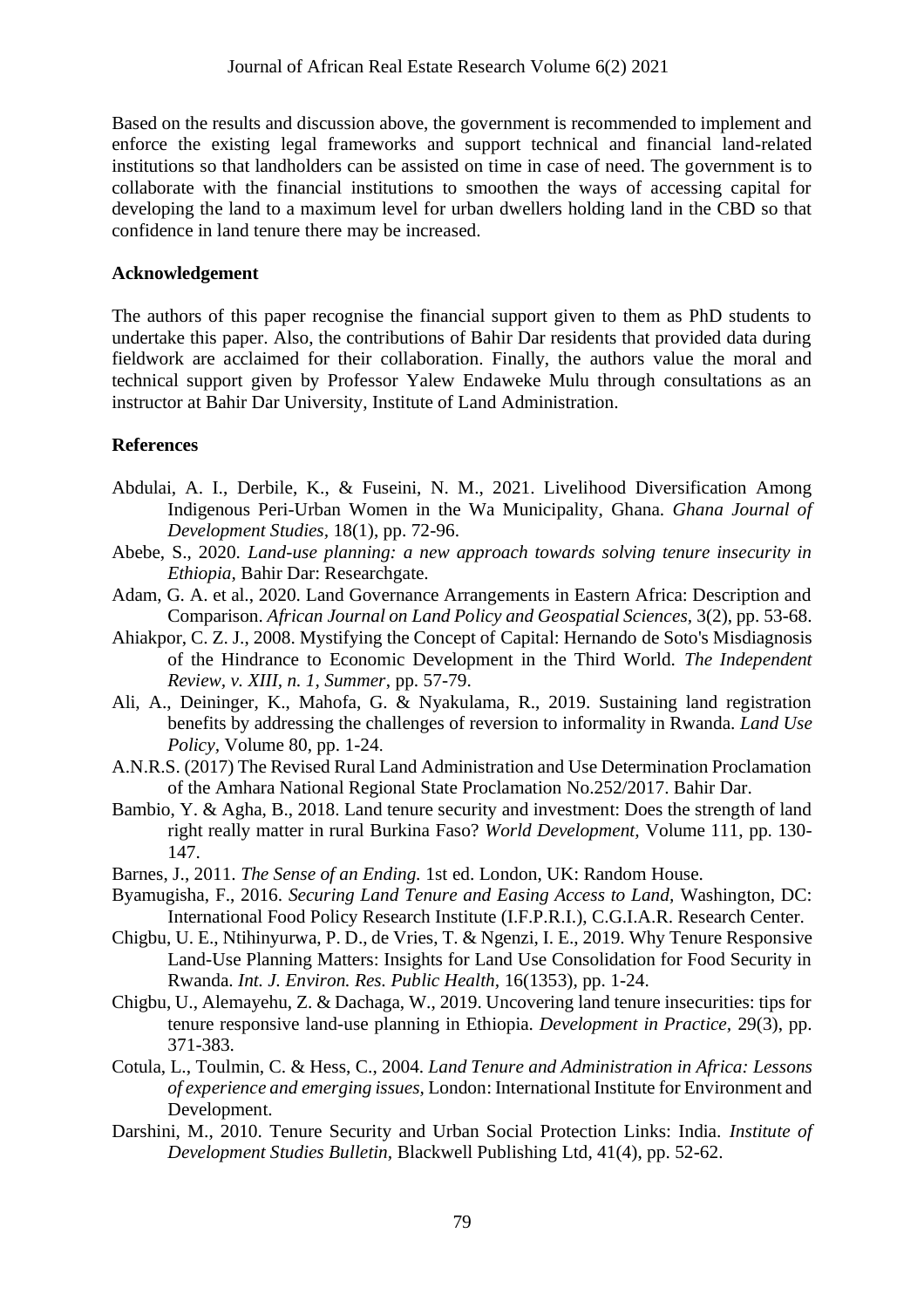- De Soto, H. 2000 The mystery of capital: Why capital triumphs in the west and fails everywhere else. New York: Basic Books.
- De Souza, A. M. F., 2001. Perceived security of land tenure in Recife, Brazil. *Habitat International,* 25(1), pp. 175-190.
- Dires, T. et al., 2021. Assessing the Impacts of Expropriation and Compensation on Livelihood of Farmers: The Case of Peri-Urban Debre Markos, Ethiopia. *Land,* 10(614), pp. 1-16.
- Dubé, J., Brunelle, C. & Legrosc, D., 2016. Location Theories and Business Location Decision: A Micro-Spatial Investigation of a Nonmetropolitan Area in Canada. *Review of Regional Studies,* 46(2), p. 143–170.
- DuMont, G.-F., 1993. La Population Mondiale au XX e siècle (The World Population in the Twentieth Century). *Defense nationale,* 49(1), pp. 19-35.
- DuMont, G.-F., 2010. Prospective: un Monde de 9 milliards d'humains? (Foresight: A World of 9 Billion Humans?). *Population & Avenir*, n° 699, Available at SSRN: https://ssrn.com/abstract=2377843. Date accessed: 1 September 2020.
- Ege, S., 2017. Land tenure insecurity in post-certification Amhara, Ethiopia. *Land Use Policy,*  64(1), pp. 56-63.
- El-Barmelgy, M. M., Shalaby, M. A., Nassar, U. A. & Ali, S. M., 2014. Economic Land Use Theory and Land Value in Value Model. *International Journal of Economics and Statistics,* Volume 2, pp. 91-98.
- European Network for Central Africa, 2017. *Land, development and conflicts in the Great Lakes: For a renewed engagement by the E.U. and Switzerland in land governance in Rwanda, Burundi and the D.R.C.,* Brussels Belgium
- F.D.R.E. (1995) A Constitution Proclamation of the Federal Democratic Republic of Ethiopia, Proclamation No.1/1995. Addis Ababa.
- F.D.R.E. (2005a) Expropriation of Land Holdings for Public Purposes and Payment of Compensation, Proclamation No. 455/2005. Addis Ababa.
- F.D.R.E. (2011) Urban Lands Lease Holding Proclamation, Proclamation No.721/2011. Addis Ababa.
- Feldman, S. & Geisler, C., 2012. Land expropriation and displacement in Bangladesh. *The Journal of Peasant Studies,* 39(3-4), pp. 971-993.
- Fitzpatrick, S. & Watts, B., 2017. Competing visions: security of tenure and the welfarisation of English social housing, Housing Studies. *Housing Studies,* 32(8), pp. 1021-1038.
- Gebeyu, H. Z., 2013. *Towards Improved Transactions of Land Use Rights in Ethiopia: Paper prepared for presentation at the Annual World Bank Conference on Land and Poverty, April 8-11, 2013.* Washington DC, The World Bank.
- Ghebru, H. & Girmachew, F., 2019. *Perceived Tenure (In)Security in the Era of Rural Transformation Gender-Disaggregated Analysis from Mozambique.* Michigan, Feed the Future Innovation Lab for Food Security Policy.
- Ghebru, H. & Lambrecht, I., 2017. Drivers of perceived land tenure (in)security: Ghana's empirical evidence. *Land Use Policy,* Volume 66, pp. 293-303.
- Ghertner, D. A., 2014. India's urban revolution: geographies of displacement beyond gentrification. *Environment and Planning,* Volume 46, p. 1554 – 1571.
- Gilbert, A. G. (1994) The Latin American City. London: Latin American Bureau.
- Greasley, P., 2008. *Quantitative Data Analysis Using S.P.S.S.: An introduction for health & social science.* Open University Press.
- Holdena, T. S. & Ghebru, H., 2016. Land tenure reforms, tenure security and food security in poor agrarian economies: Causal linkages and research gaps. *Global Food Security,*  10(1), pp. 21-28.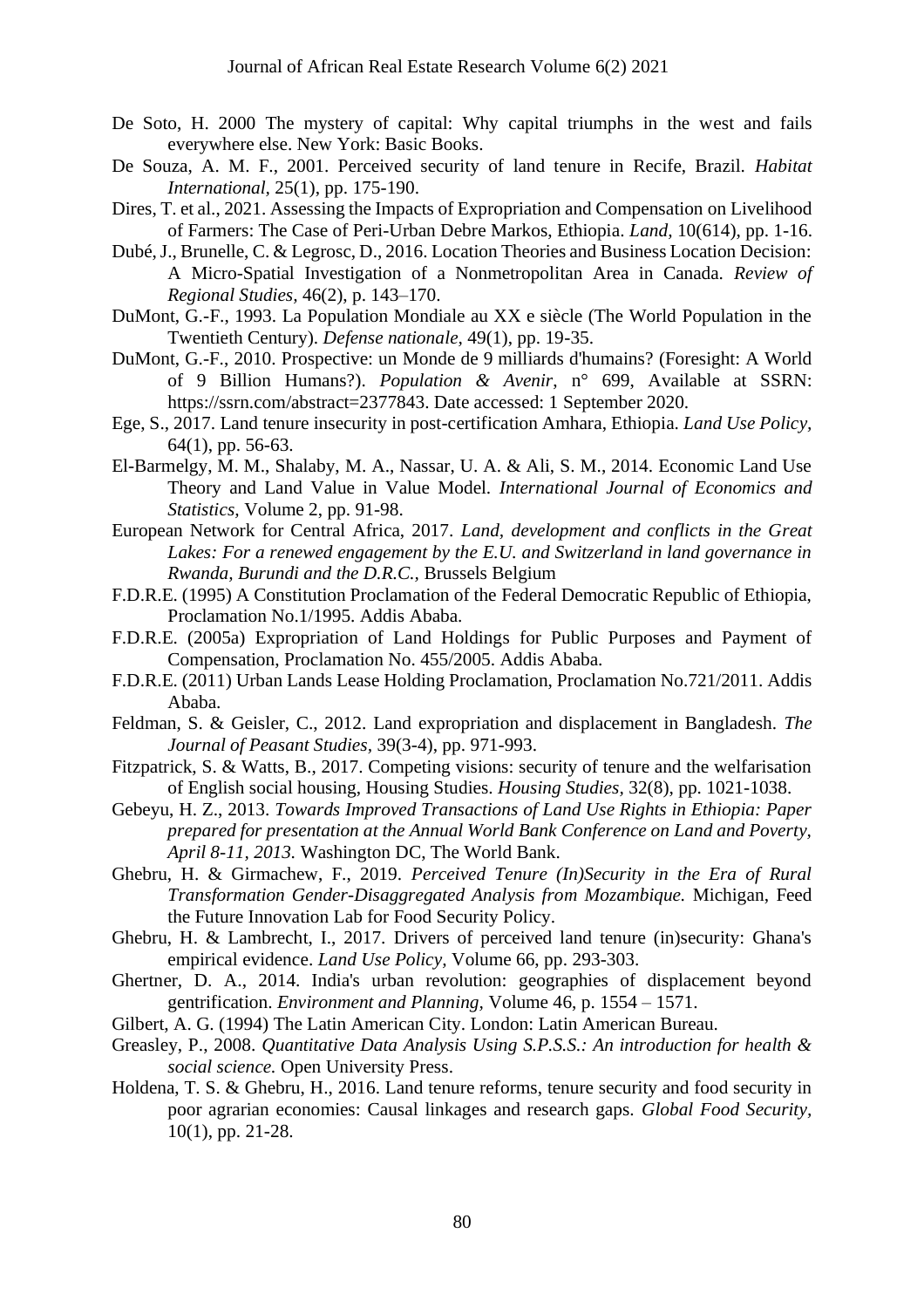- Jimenez, E., 1983. *Tenure Security and Urban Squatting." Centre for the Study of International Economic Relations Working Papers, 8305C,* London: Department of Economics, University of Western Ontario.
- Ma, X. et al., 2013. Land tenure security and land investments in Northwest China. *China Agricultural Economic Review,* 5(2), pp. 281-307.
- Ma, X., Heerinka, N., Fenga, S. & Shi, X., 2015. Farmland tenure in China: Comparing legal, actual and perceived security. *Land Use Policy,* 42(1), pp. 293-306.
- Montgomery, R., 2008. The Urban Transformation of the Developing World. *Science,*  319(5864), pp. 761-764.
- Moreda, T., 2018. Contesting conventional wisdom on the links between land tenure security and land degradation: Evidence from Ethiopia. *Land use policy,* Volume 77, pp. 75-83.
- Nakamura, S., 2016. Revealing invisible rules in slums: The nexus between perceived tenure security and housing investment. *Habitat International,* 53(1), pp. 151-162.
- Neef, A., Sangkapitux, C. & Kirchmann, K., 2000. *Does land tenure security enhance sustainable land management? Evidence from mountainous regions of Thailand and Vietnam*
- *Security of tenure Security in Humanitarian Shelter Operations* 2013*,* Norwegian Refugee Council & IFRC*,* Geneva, https://www.nrc.no/globalassets/pdf/reports/security-oftenure---in-humanitarian-shelter-operations.pdf
- Quan, J. and Payne, G., 2008. *Secure land rights for all*. The United Nations Human Settlements Programme, UN-HABITAT
- Payne, G., 2002. Tenure and Shelter in Urban Livelihoods, in Lloyd-Jones, *Urban Livelihoods: A People-centred Approach to Reducing Poverty.* Earthscan Publication Ltd, London pp. 152-164.
- Reerink, G. & van Gelder, J.-L., 2010. Land titling, perceived tenure security, and housing consolidation in the kampongs of Bandung, Indonesia. *Land Use Policy,* 34(1), pp. 78- 85.
- Schaefer, L., 2017. *Centre for Public Impact: a BCG Foundation.* Available at: [https://www.centreforpublicimpact.org/case-study/land-reform](https://www.centreforpublicimpact.org/case-study/land-reform-rwanda/#:~:text=In%201994%2C%20after%20the%20Rwandan,tenure%20to%20help%20reduce%20poverty)[rwanda/#:~:text=In%201994%2C%20after%20the%20Rwandan,tenure%20to%20hel](https://www.centreforpublicimpact.org/case-study/land-reform-rwanda/#:~:text=In%201994%2C%20after%20the%20Rwandan,tenure%20to%20help%20reduce%20poverty) [p%20reduce%20poverty.](https://www.centreforpublicimpact.org/case-study/land-reform-rwanda/#:~:text=In%201994%2C%20after%20the%20Rwandan,tenure%20to%20help%20reduce%20poverty) Viewed 25 November 2020.
- Singirankabo, U. A. & Ertsen, W. M., 2020. Relations between Land Tenure Security and Agricultural Productivity: Exploring the Effect of Land Registration. *Land,* 9(138), pp. 1-18.
- Tsegaye, G., 2017. Factors affecting farmers' land tenure security after implementing rural land registration and certification programs in Hulet Eju Enese district, Amhara region, Ethiopia. *Journal of Geography and Regional Planning,* 10(10), pp. 289-297.
- Turimubumwe, P., 2021. Challenging Institutional Frameworks in Land Administration: Many institutions, but less property rights (Case of Burundi). *African Journal on Land Policy and Geospatial Sciences,* 4(1), pp. 15-32.
- UN-Habitat G.L.T.N. (2011) Monitoring Security of Tenure in Cities: People, Land and Policies. Working Paper, Nairobi
- UN-Habitat, U.N.H.S.P., 2008. *State of the World's Cities 2008/2009: Harmonious Cities,*  Nairobi: Gutenberg Press Ltd, Earthscan.
- United Nations, Department of Economic and Social Affairs, Population Division (2019). World Population Prospects 2019: Highlights (ST/ESA/SER.A/423).
- Uwayezu, E. & De Vries, T., 2018. Indicators for Measuring Spatial Justice and Land Tenure Security for Poor and Low-Income Urban Dwellers. *Land,* 7(84), pp. 1-34.
- Uwayezu, E. & de Vries, T., 2019. Expropriation of Real Property in Kigali City: Scoping the Patterns of Spatial Justice. *Land,* 8(2), pp. 1-29.